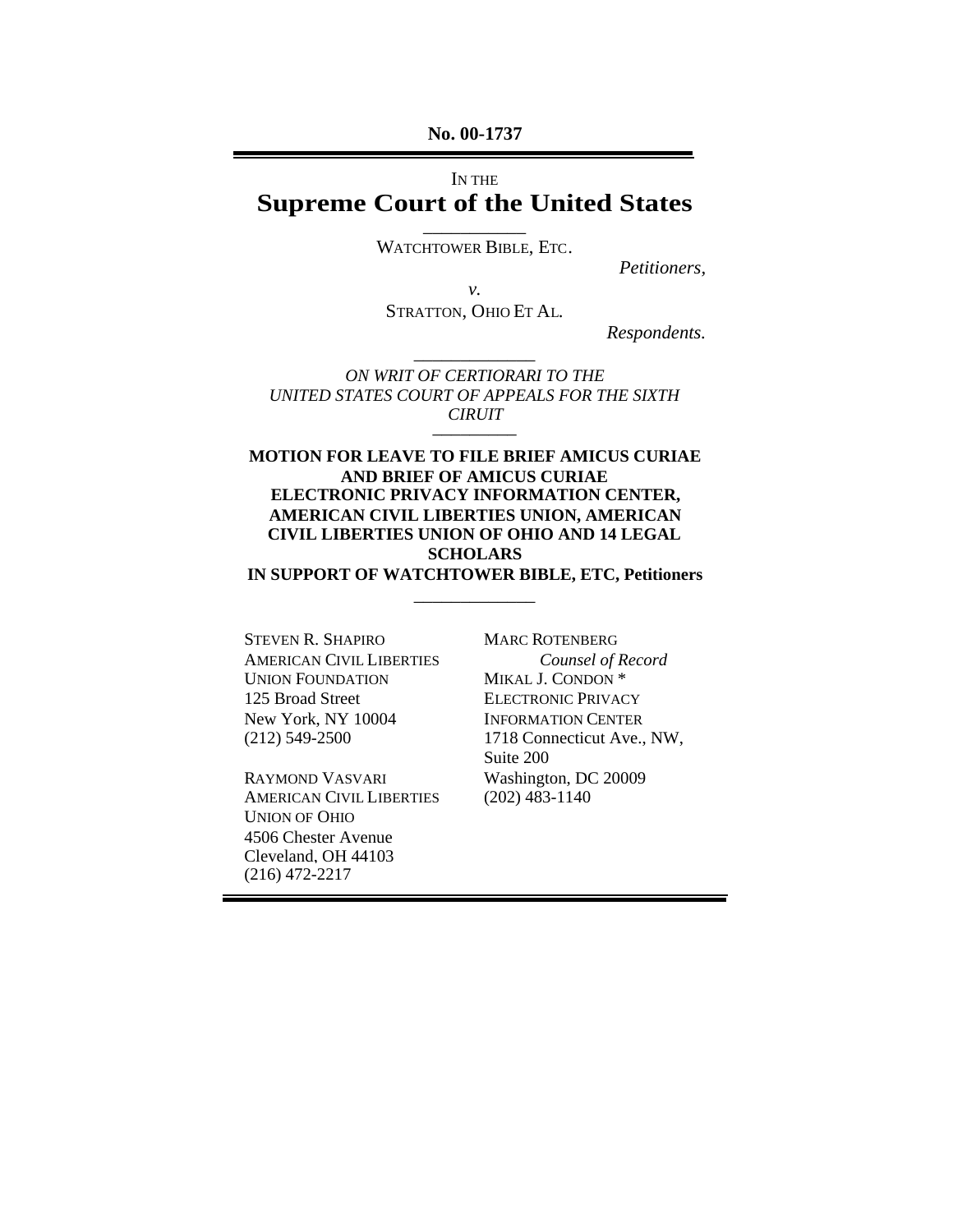No. 00-1737

WATCHTOWER BIBLE, ETC.

*Petitioners,*

*v.*

STRATTON, OH, ET AL.

*Respondents.*

# **MOTION FOR LEAVE TO FILE AMICUS CURIAE BRIEF**

\_\_\_\_\_\_\_\_\_\_\_\_\_

\_\_\_\_\_\_\_\_\_\_\_\_\_

Pursuant to Rule 37.3(b) of the Rules of the Supreme Court of the United States, amici hereby request leave to file the accompanying amicus curiae brief. Such brief is submitted in support of a partial reversal of the Sixth Circuit opinion.

Petitioner Watchtower Bible has consented to the filing of this brief. Respondent Stratton, Ohio has not consented.

As set forth in the accompanying brief, the Electronic Privacy Information Center ("EPIC") is a public interest research center in Washington, D.C. that was established to focus public attention on emerging civil liberties issues and to protect privacy, the First Amendment, and other constitutional values. The American Civil Liberties Union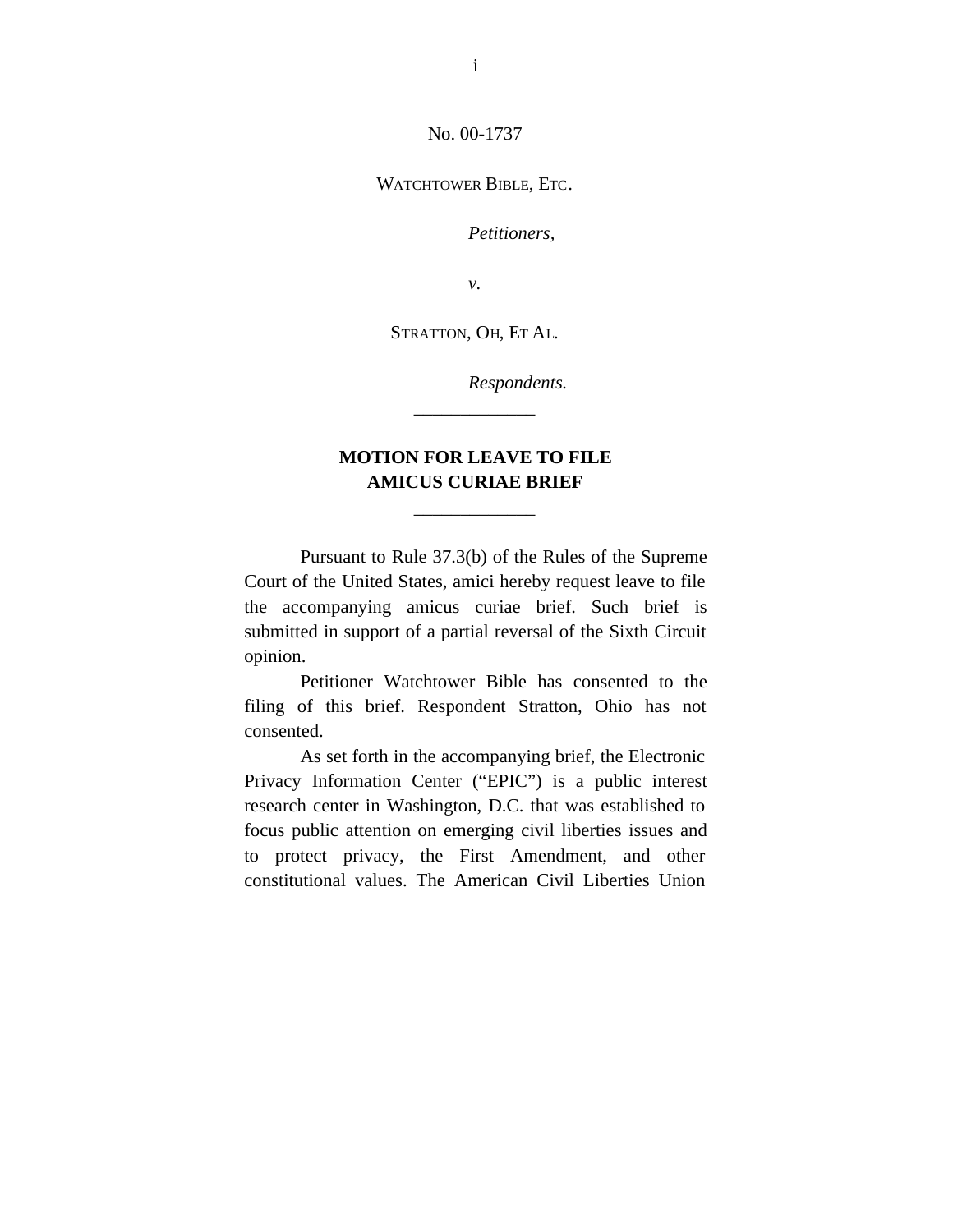("ACLU") is a nationwide, nonprofit, nonpartisan organization that has defended the First Amendment rights of numerous controversial speakers, including the Jehovah's Witnesses, since the ACLU's founding in 1920. The ACLU of Ohio is one of the statewide affiliates. The interest of the amici legal scholars is also set forth in the accompanying brief.

This case concerns a First Amendment freedom of speech claim brought by Watchtower Bible against the Village of Stratton, Ohio, alleging that the Village's ordinance requiring registration and identification prior to and during door-to-door petitioning violates the right of anonymity affirmed by the Court in cases such as *McIntyre v. Ohio Elections Commission*. 514 U.S. 334 (1995).

Amici have long held anonymity to be a core value protected by the First Amendment, essential to personal privacy, political liberty and intellectual freedom, because it protects those with unpopular ideas from retaliation and suppression. The Sixth Circuit's determination that the right to remain anonymous does not include the right to remain anonymous while going door-to-door to engage in political or religious speech is inconsistent with the existence of this right. Accordingly, amici respectfully request leave to file the accompanying amicus curiae brief.

Dated: November 28, 2001

Respectfully submitted,

\_\_\_\_\_\_\_\_\_\_\_\_\_\_\_\_\_\_\_\_\_

MARC ROTENBERG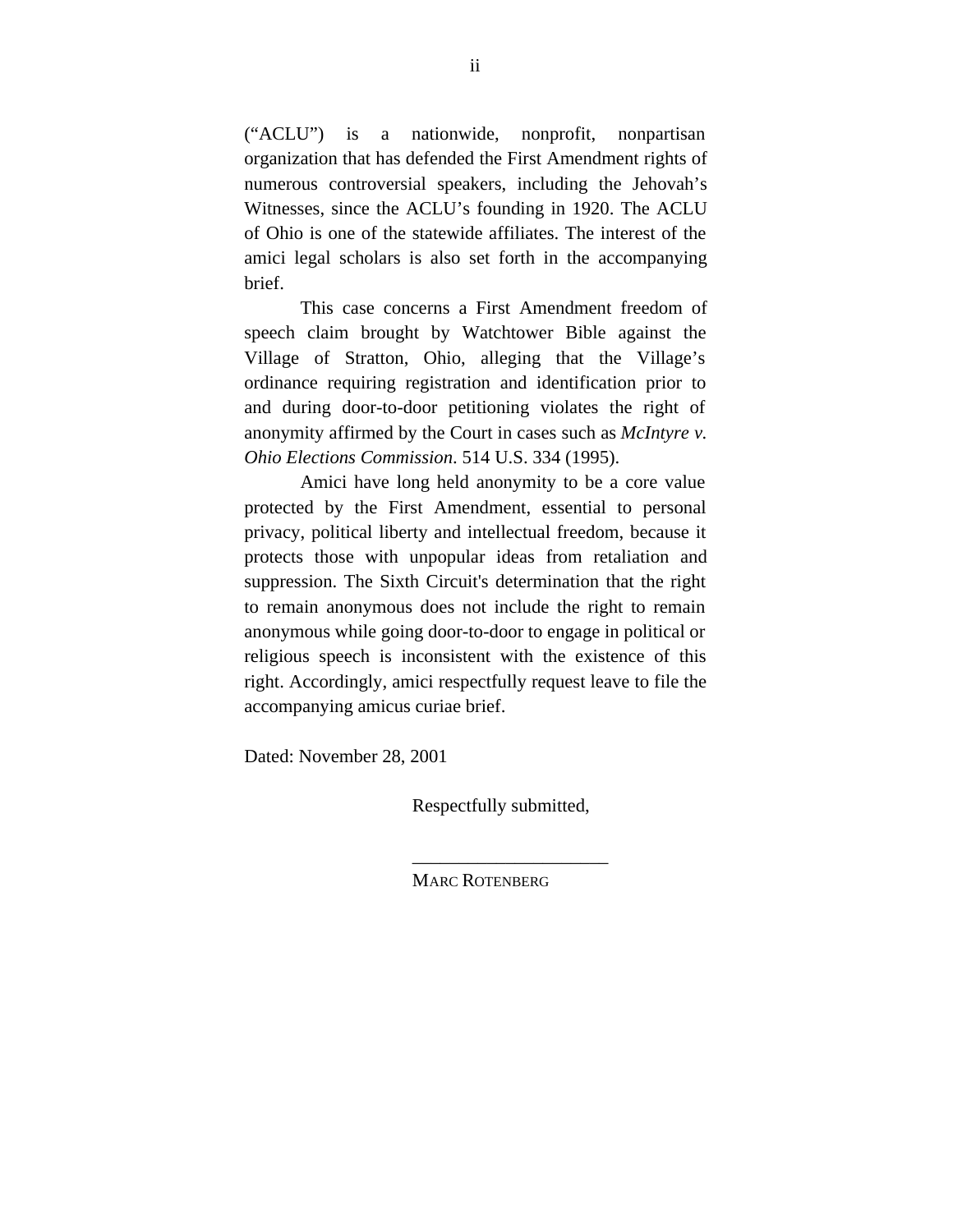*Counsel of Record* MIKAL J. CONDON \* ELECTRONIC PRIVACY INFORMATION **CENTER** 1718 Connecticut Ave., NW, Suite 200 Washington, DC 20009 (202) 483-1140

STEVEN R. SHAPIRO AMERICAN CIVIL LIBERTIES UNION **FOUNDATION** 125 Broad Street New York, NY 10004 (212) 549-2500 *Counsel for the American Civil Liberties Union*

RAYMOND VASVARI AMERICAN CIVIL LIBERTIES UNION OF OHIO 4506 Chester Avenue Cleveland, OH 44103 (216) 472-2217 *Counsel for the American Civil Liberties Union of Ohio*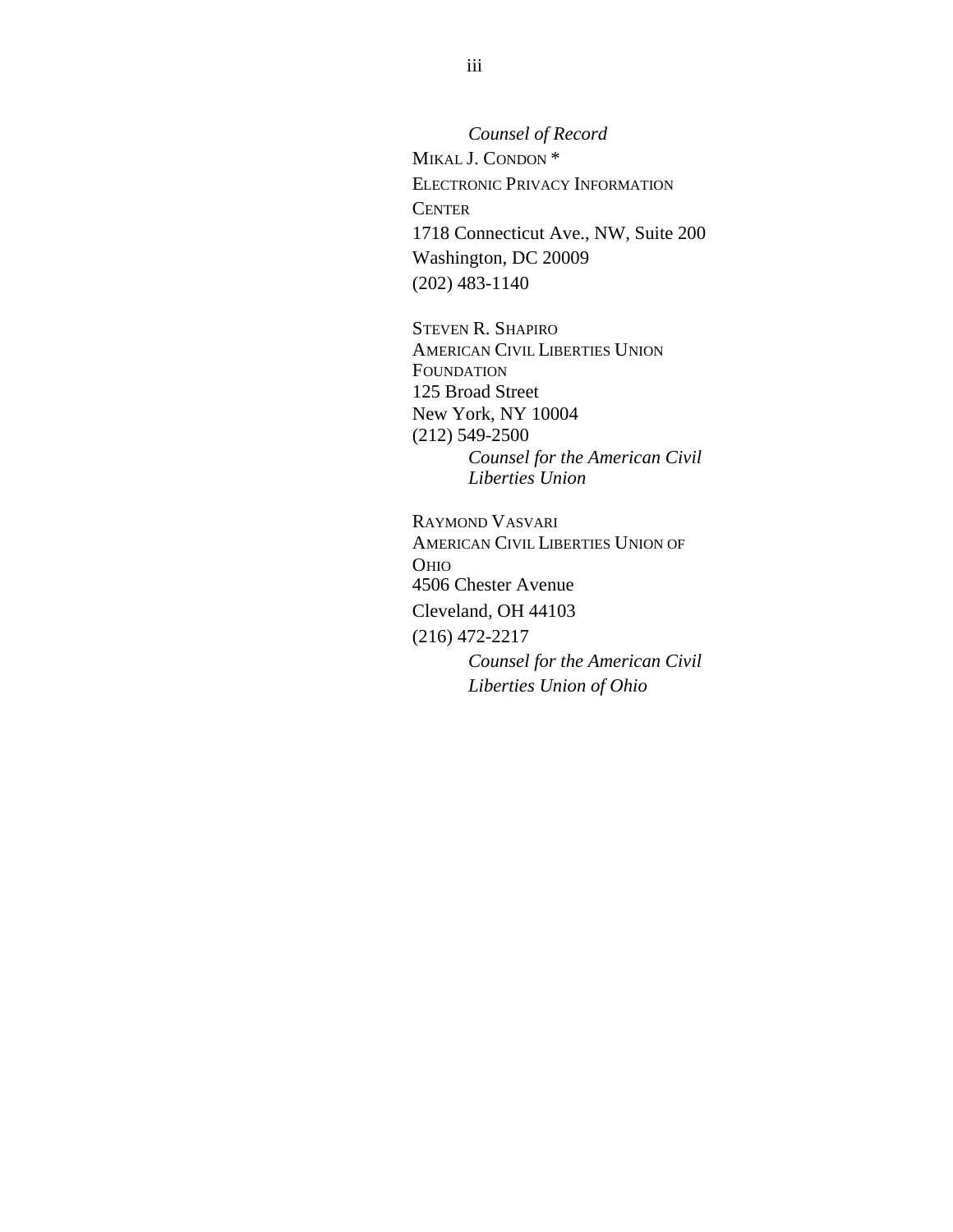# TABLE OF CONTENTS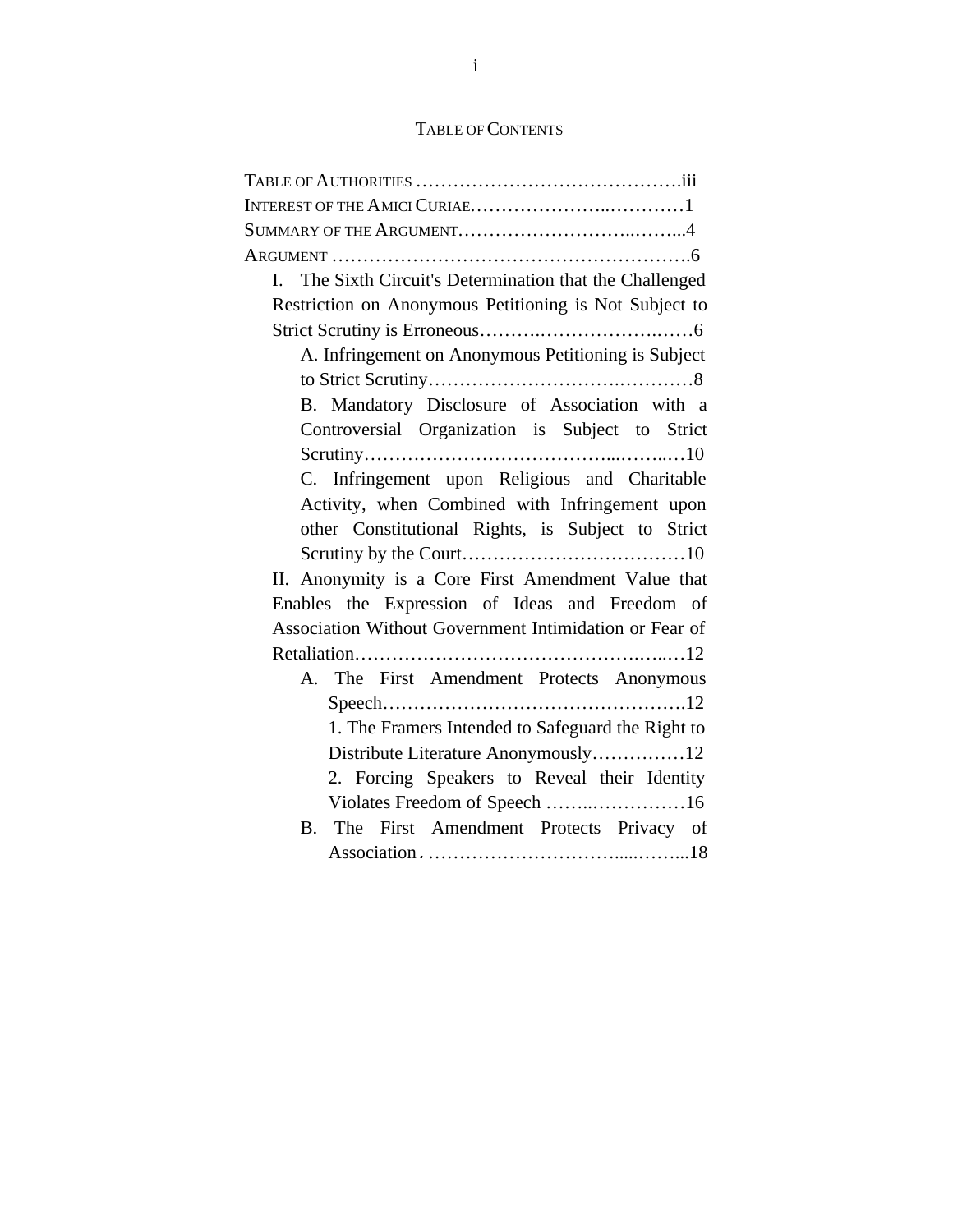III. The Ordinance Fails Strict Scrutiny Because it is Not Narrowly Tailored to Protect Stratton's Interests in Preventing Fraud and Annoyance...............................22 A. The Interest in Fraud Prevention Does Not Justify a Flat Ban on Anonymous Petitioning….………….22 B. The Village Retains the Ability to Prosecute Where a Homeowner Objects to the Solicitation Without Violating Constitutionally Protected Activity….……………………………………….…24 CONCLUSION………………………………………………..26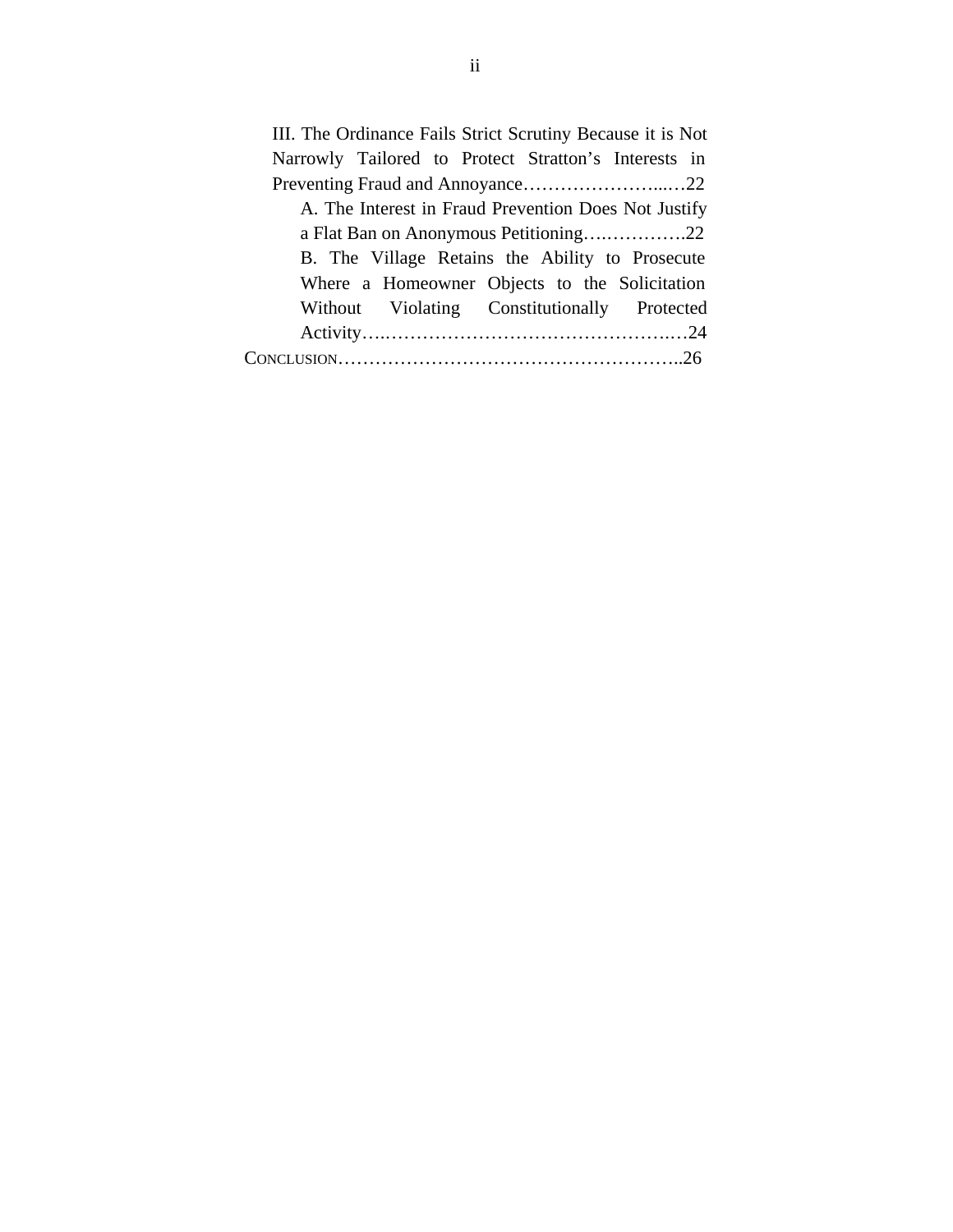# **TABLE OF AUTHORITIES**

### **Cases**

| Buckley v. ACLF, 525 U.S. 182 (1999)7, 9, 17, 22, 23     |
|----------------------------------------------------------|
| Buckley v. Valeo, 424 U.S. 1 (1976)21, 23, 24            |
| Brown v. Socialist Workers '74 Campaign Comm., 459 U.S.  |
| Cantwell v. Connecticut, 310 U.S. 296 (1940)11, 17, 21   |
| Employment Division v. Smith, 494 U.S. 872 (1990)7, 11   |
|                                                          |
| Gilmore v. City of Montgomery, 417 U.S. 556 (1974)16     |
| Globe Newspaper Co. v. Superior Court, 457 U.S. 596      |
| Hynes v. Mayor of Oradell, 425 U.S. 610 (1976)16         |
| Jones v. Opelika, 316 U.S. 584 (1942)20, 21              |
| Martin v. Struthers, 319 U.S. 141 (1943)25               |
| McConkey v. Fredericksburg, 179 Va. 556, 19 S. E. 2d 682 |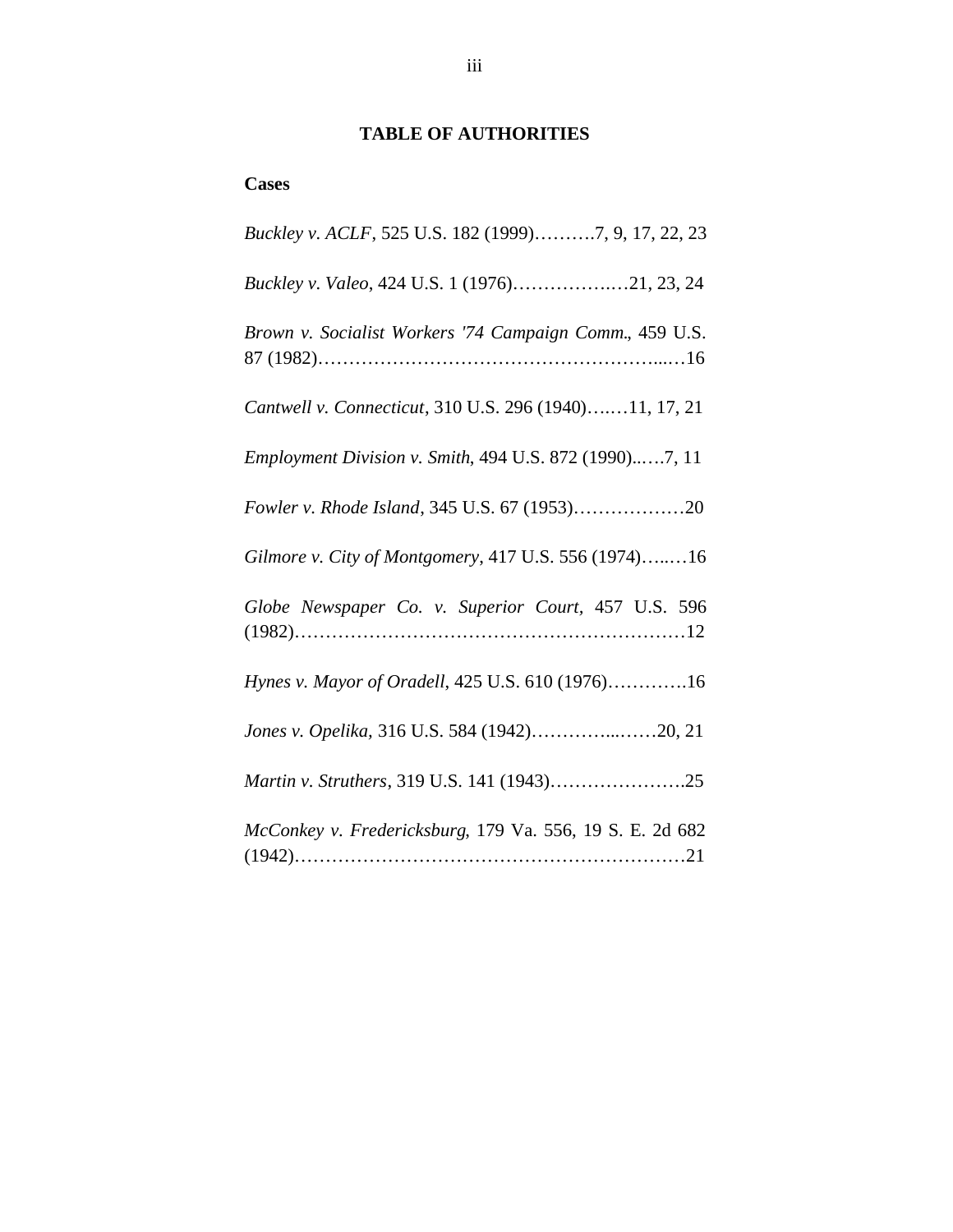| McIntyre v. Ohio Elections Commission, 514 U.S. 334                                                                                |
|------------------------------------------------------------------------------------------------------------------------------------|
| Murdock v. Pennsylvania, 319 U.S. 105 (1943)11                                                                                     |
| NAACP v. Alabama, 357 U.S. 449 (1958)1,7,16,19,20                                                                                  |
| NAACP v. Button, 371 U.S. 415 (1963)16                                                                                             |
| Niemotko v. Maryland, 340 U.S. 268 (1951)20                                                                                        |
|                                                                                                                                    |
| Riley v. National Federation of the Blind, 487 U.S. 781                                                                            |
| Shelton v. Tucker, 364 U.S. 479 (1960)19                                                                                           |
| Talley v. California, 362 US. 60 (1960)8, 14, 16,<br>22, 23                                                                        |
| Thomas v. Collins, 323 U.S. 516 (1992)18                                                                                           |
| Village of Schaumburg v. Citizens for a Better Environment,                                                                        |
| Watchtower Bible & Tract Society of New York, Inc. et. al v.<br>Village of Stratton, 240 F.3d 553 (2001)6, 7, 8, 18,<br>22, 24, 25 |

*Wooley v. Maynard*, 430 U.S. 705 (1977)…………..…10, 16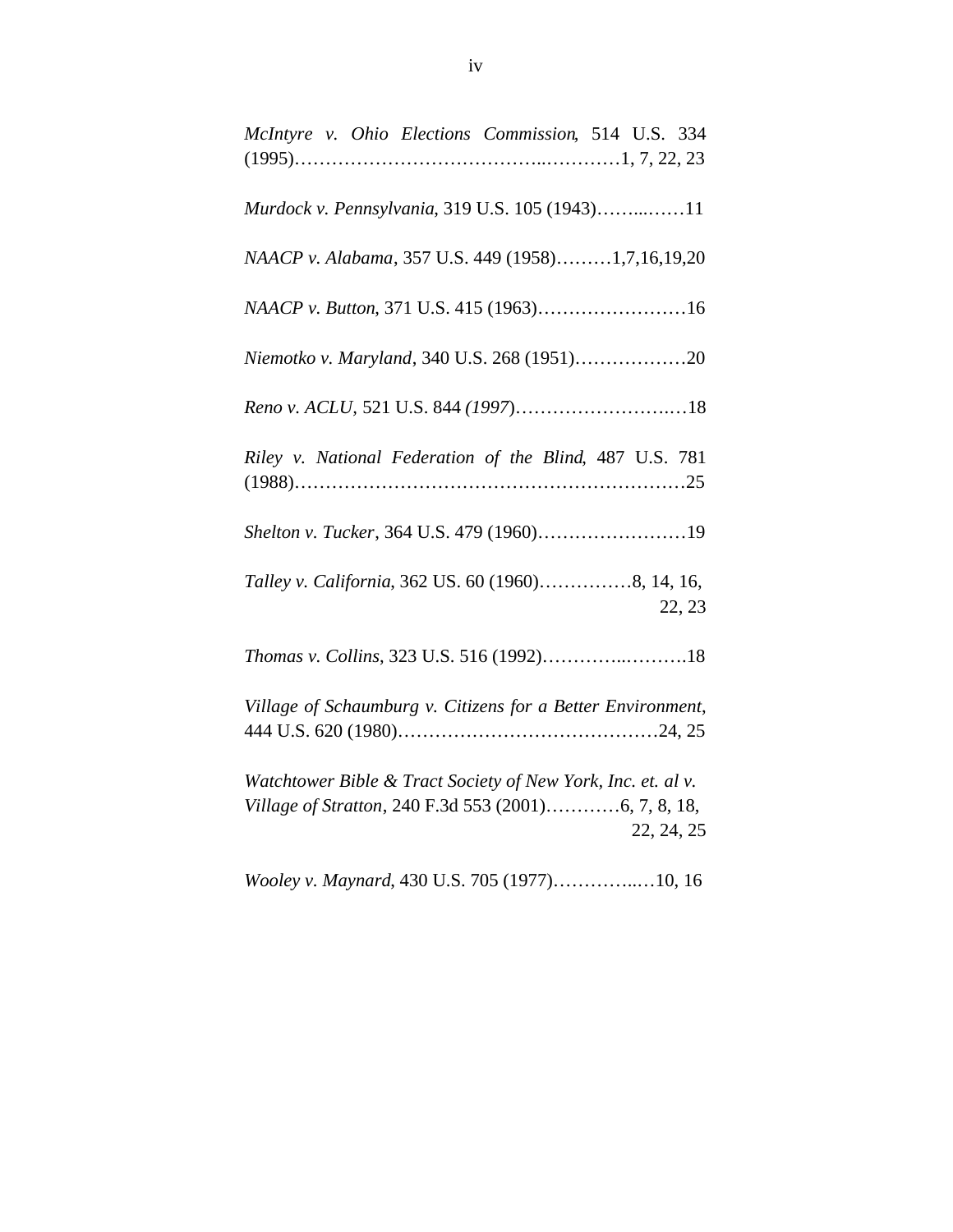## **Statutes**

# **Miscellaneous**

| HENRY J. ABRAHAM, FREEDOM AND THE COURT (4 <sup>th</sup> ed.,    |
|------------------------------------------------------------------|
|                                                                  |
|                                                                  |
| Julie E. Cohen, <i>Examined Lives: Informational Privacy and</i> |
| the Subject as Object, 52 STANFORD L. REV. 1373, 1425            |
|                                                                  |
|                                                                  |
| Petition for a Writ of Certiorari, Watchtower Bible and Tract    |
| Society of New York, et al. v. Village of Stratton, Ohio (No.    |
|                                                                  |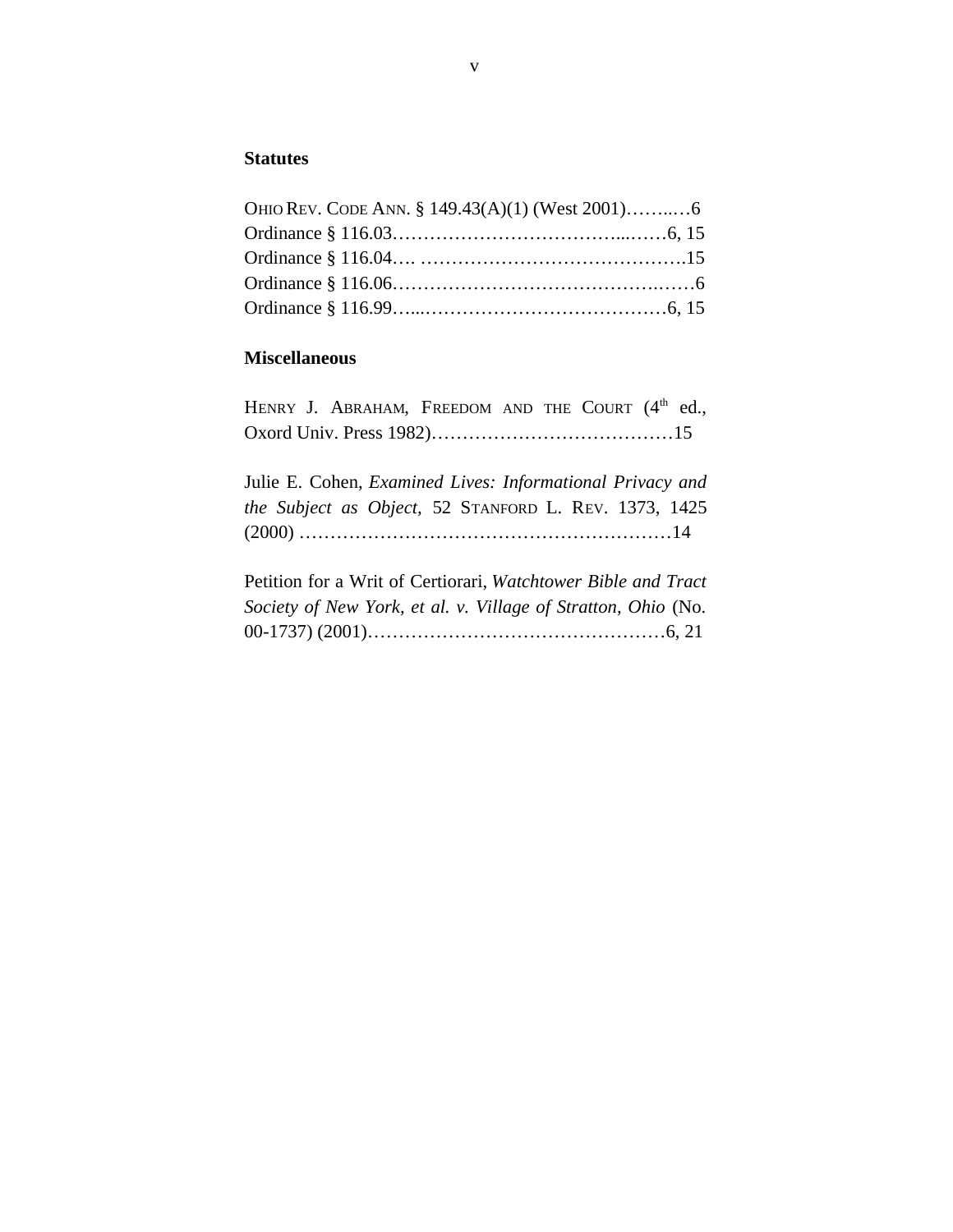### **INTEREST OF THE AMICI CURIAE<sup>1</sup>**

All *amici curiae* represented in this brief have acquired considerable practical experience addressing constitutional issues. The ruling of the court of appeals at issue here threatens the First Amendment rights of anonymity and freedom of association that these *amici* strive to protect. It also conflicts with the Court's decisions in *McIntyre v. Ohio Elections Comm'n*, 514 U.S. 334 (1995), and *NAACP v. Alabama*, 357 U.S. 449 (1958), which together provide for a right of anonymity in speech and association.

### Public Interest *Amici*

1

*Amicus* the Electronic Privacy Information Center ("EPIC") is a public interest research center in Washington, D.C. that was established to focus public attention on emerging civil liberties issues and to protect privacy, the First Amendment, and other constitutional values.

*Amicus* the American Civil Liberties Union ("ACLU") is a nationwide, nonprofit, nonpartisan organization with approximately 300,000 members dedicated to protecting the principles of liberty and equality embodied in the Constitution and our nation's civil rights law. Since its founding in 1920, the ACLU has appeared before the Court in numerous free speech cases, including *McIntyre v. Ohio*, where the Court once again upheld the right to engage in anonymous speech under the First Amendment. The

<sup>&</sup>lt;sup>1</sup> In accordance with Rule 37.6 it is stated that no monetary contributions were made for the preparation or submission of this brief.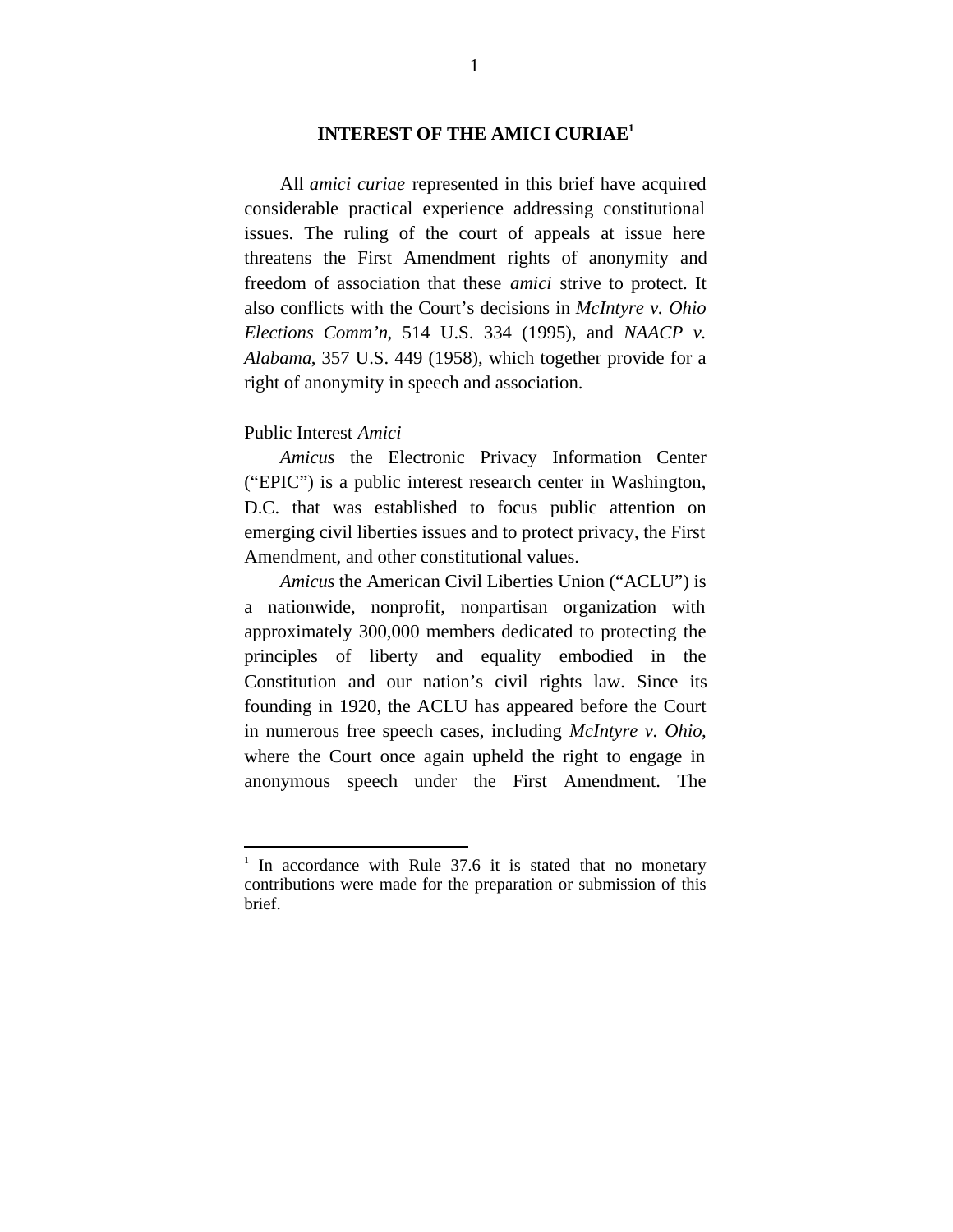American Civil Liberties Union of Ohio is a statewide affiliate of the national organization.

Legal Scholars *Amici*

Anita L. Allen, Professor of Law and Philosophy, University of Pennsylvania.

Milner S. Ball, Callaway Professor of Constitutional Law, University of Georgia School of Law.

Christine L. Borgman, Professor and Presidential Chair in Information Studies, University of California, Los Angeles.

James Boyle, Professor of Law, Duke Law School.

Julie E. Cohen, Professor of Law, Georgetown University Law Center.

Melvyn R. Durchslag, Professor of Law, Case Western Reserve University Law School.

Eric B. Easton, Associate Professor, University of Baltimore School of Law.

A. Michael Froomkin, Professor of Law, University of Miami School of Law.

Oscar H. Gandy, Jr., Herbert I. Schiller Term Professor, Annenberg School for Communication, University of Pennsylvania.

Evan Hendricks, Publisher, *Privacy Times*.

Jerry Kang, Professor of Law, UCLA School of Law.

Pam Samuelson, Professor of Law, Co-Director of the Berkeley Center for Law & Technology, Boalt Hall, University of California at Berkeley.

Paul M. Schwartz, Professor of Law, Brooklyn Law School.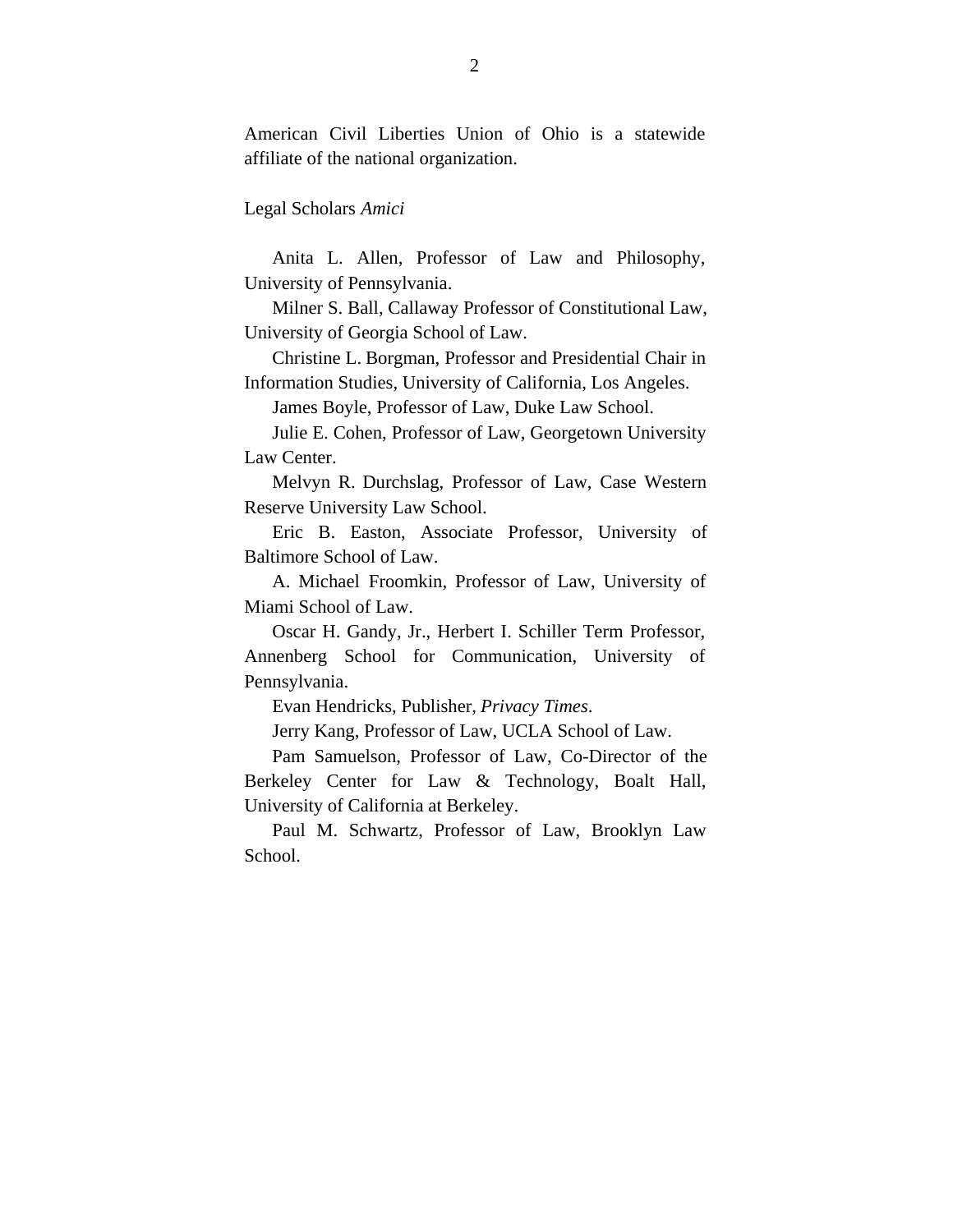Daniel J. Solove, Associate Professor of Law, Seton Hall Law School.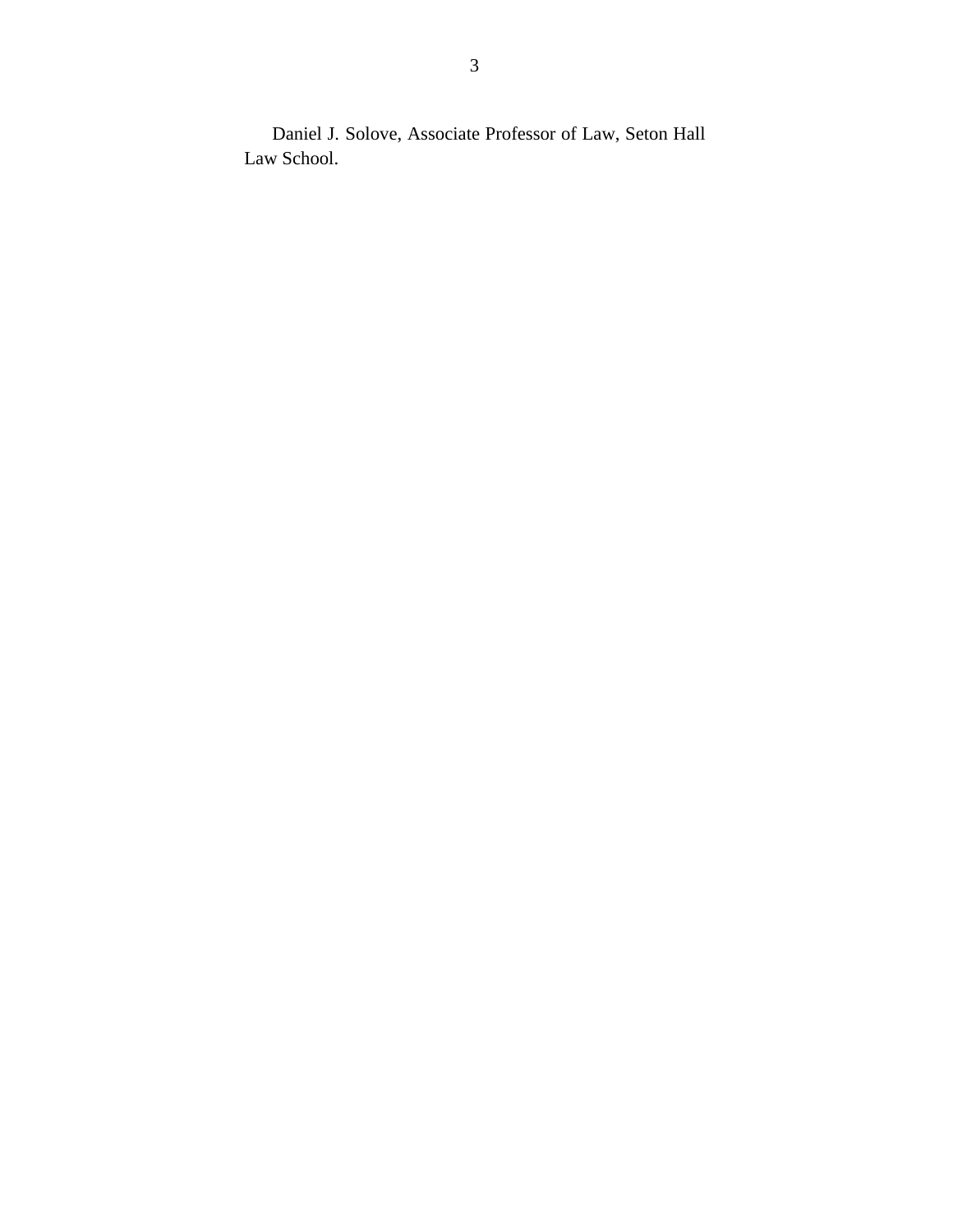### **SUMMARY OF THE ARGUMENT**

Anonymity is a core First Amendment value that enables the expression of political ideas, participation in the political process, membership in political associations, and the practice of religious belief without fear of government intimidation or public retaliation. The Court has recognized the significant role that anonymity plays in the publication of unpopular ideas. It has also recognized that the right to withhold one's affiliation with an unpopular political association is a critical element of free association.

As such, any government action that infringes upon this right must be subjected to strict scrutiny. The Stratton ordinance, which requires those going door-to-door to register with the Village and to identify themselves prior to and during petitioning, forces Petitioners to sacrifice their anonymity and chills activity protected by the First Amendment.

Petitioners seek the opportunity to go door-to-door in accordance with their religious belief to discuss matters of religious concern without fear of government intimidation or public retaliation. Petitioners do not engage in commercial solicitation or in any other activity that could reasonably subject them to claims of fraud or libel. Moreover, Petitioners remain subject to trespass laws, as does any person who approaches the home of another. A local ordinance that compels disclosure of identity in these circumstances is subject to strict scrutiny even though it may appear contentneutral. Such an ordinance impermissibly burdens protected activity.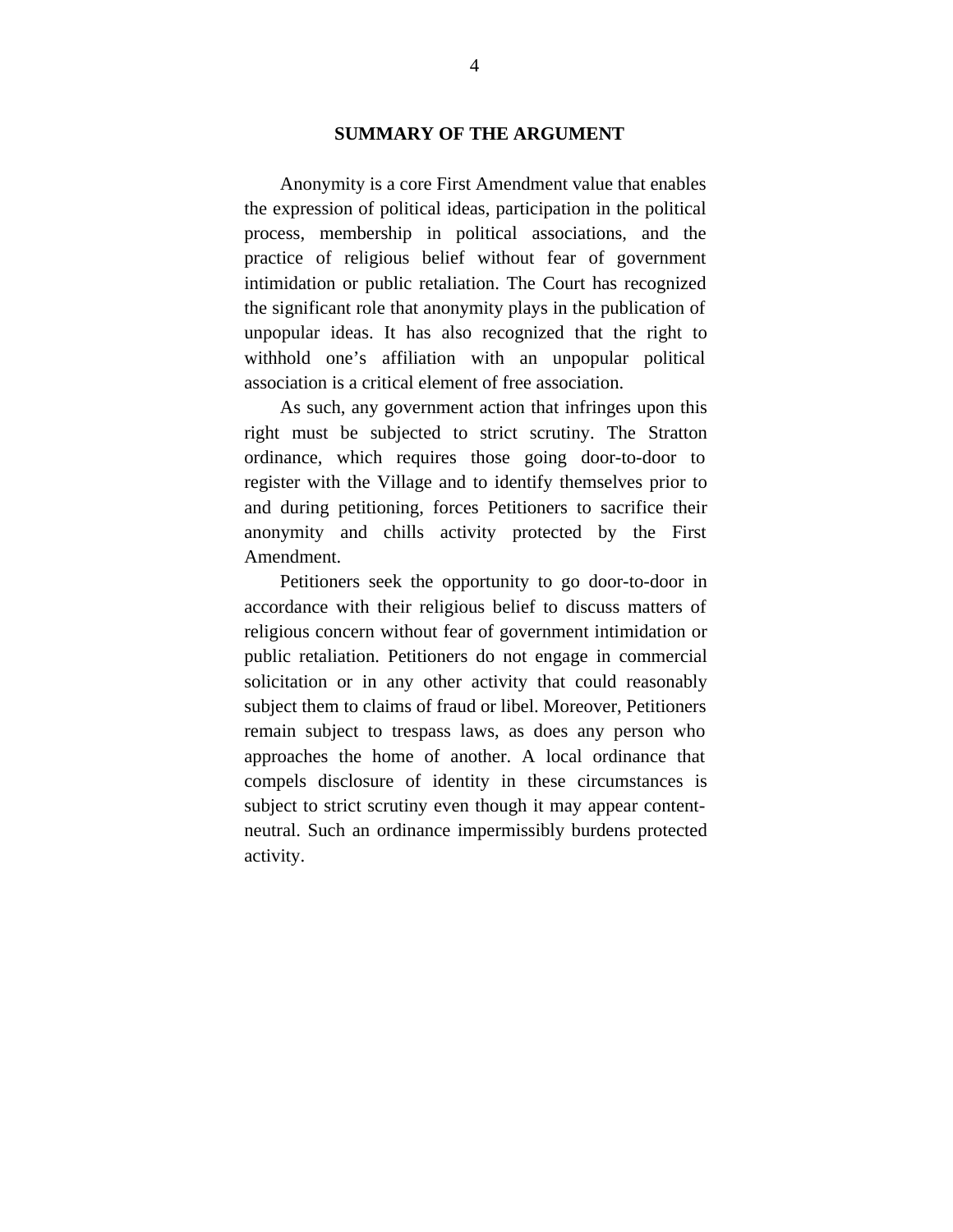To uphold the registration requirement for people who engage in door-to-door solicitation for purely religious purposes, as required by their faith, would chill protected religious activity and violate the right of anonymity that the Court has repeatedly safeguarded.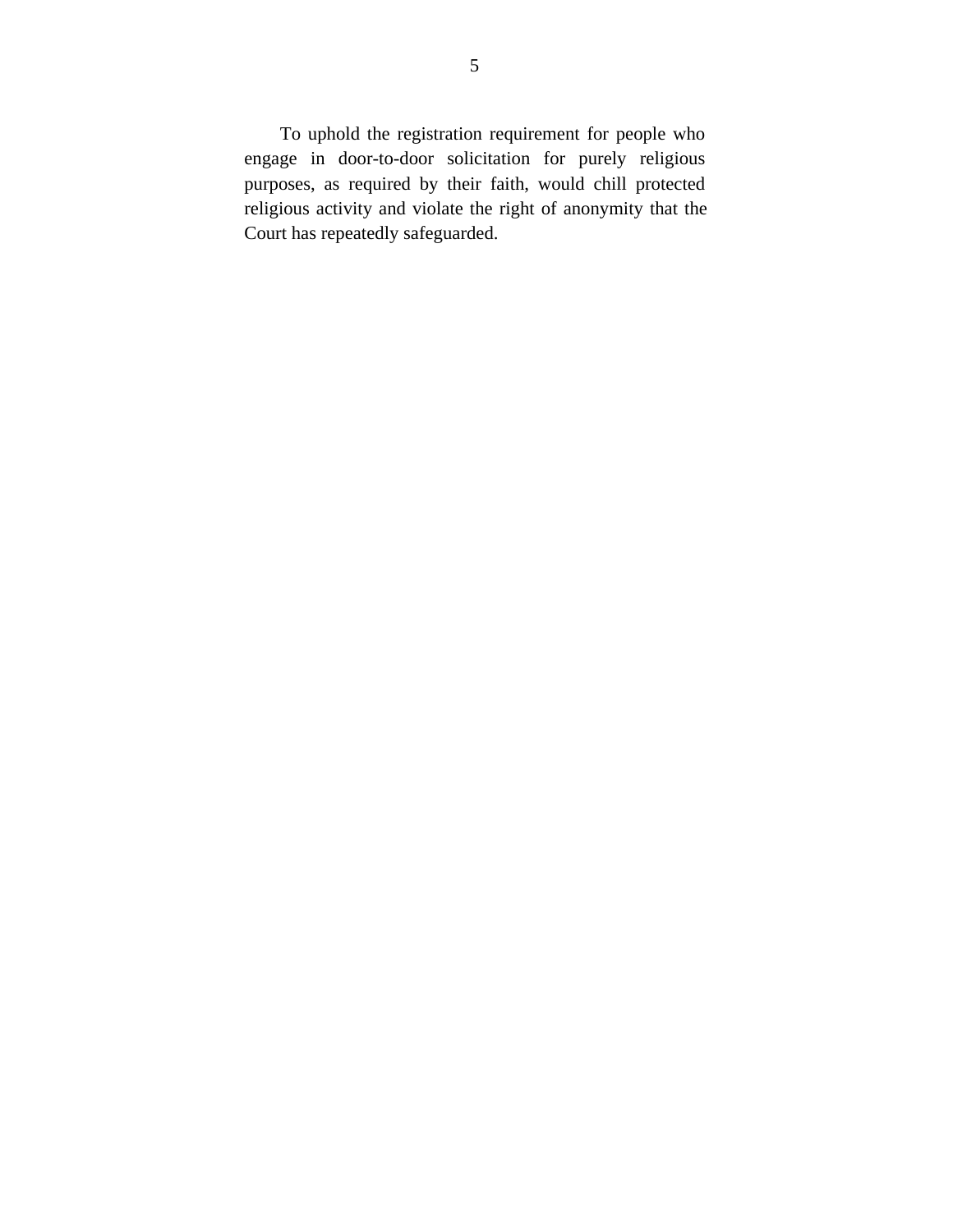#### **ARGUMENT**

# **I. The Sixth Circuit's Determination that the Challenged Restriction on Anonymous Petitioning is Not Subject to Strict Scrutiny is Erroneous**

In order to engage in any door-to-door service in the Village of Stratton, whether it is solicitation, commercial canvassing, ministry, or campaigning, an individual is required to obtain a "Solicitation Permit" from the Mayor's office. *See* Ordinance § 116.03(a). In order to obtain the required permit, individuals must identify themselves and the reason for their petitioning, which includes identification with an organization (for example, to note one's participation in "the Jehovah's Witness ministry"). *See* Ordinance § 116.03(b)(1)-(5); *see also* Petition for a Writ of Certiorari at 4, *Watchtower Bible and Tract Society of New York, et al. v. Village of Stratton, Ohio* (No. 00-1737) (2001). The registration forms required by the Village are public records as defined by Ohio law. *See* OHIO REV. CODE ANN. § 149.43(A)(1) (West 2001). In addition, the ordinance requires that Petitioners produce their permit upon the demand of individual homeowners. Failure to do so can lead to revocation of the license and disqualification from being granted a future license; in addition, failure to obtain a permit constitutes a misdemeanor. *See* Ordinance § 116.06,.99.

The Sixth Circuit analyzed the First Amendment challenge to these mandatory disclosure requirements under the intermediate level of judicial scrutiny applicable to time, place and manner regulations. *See Watchtower Bible and Tract Society of New York, Inc. v. Village of Stratton*, 240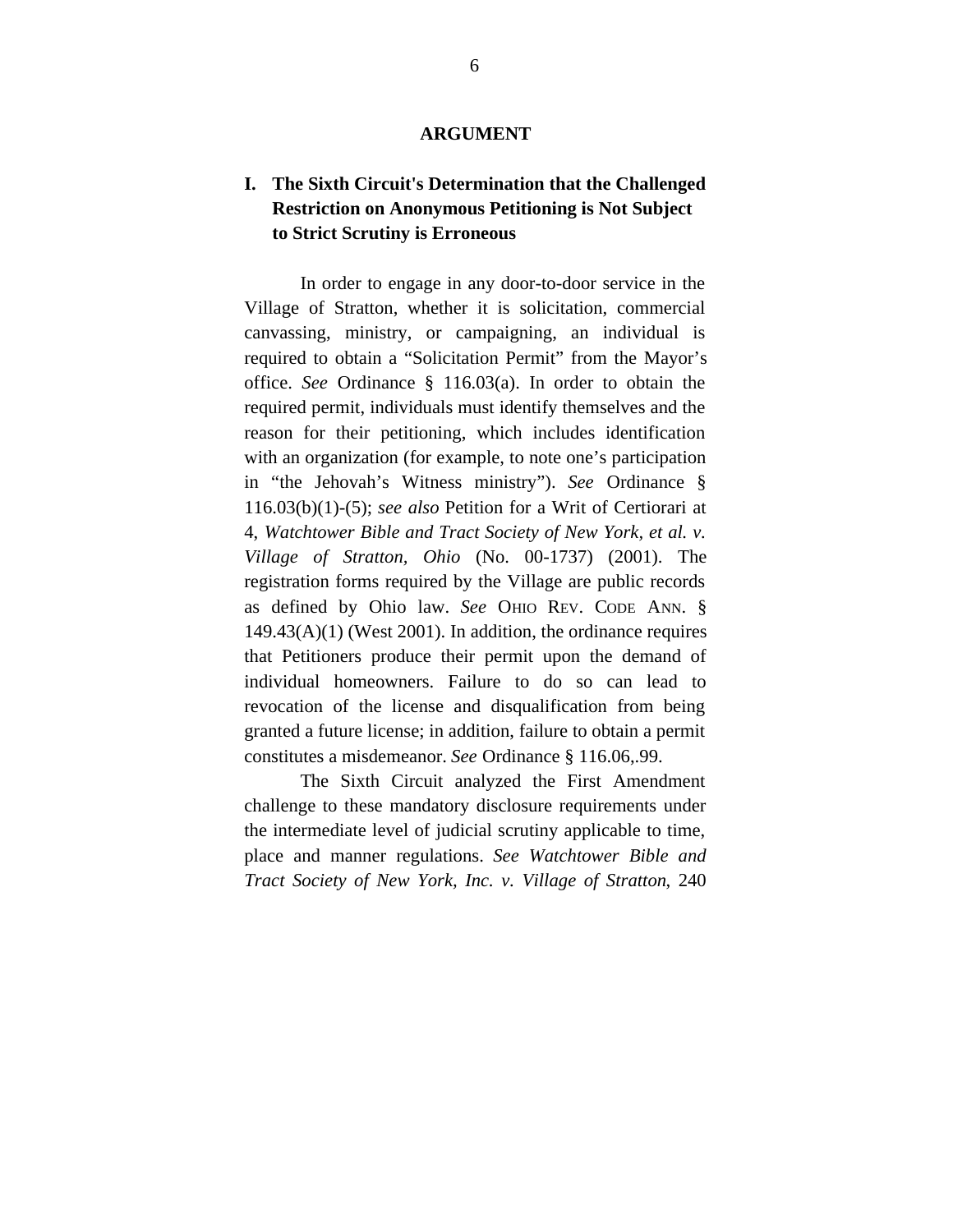F.3d 553, 562 (6th Cir. 2001). The court justified this level of scrutiny on the following grounds: (1) that the Supreme Court has never held that hybrid rights claims are subject to strict scrutiny; and (2) that the canvassers have little remaining First Amendment right to anonymity. *See id.* This approach mischaracterizes the right at issue, underestimates the burden imposed by the Stratton ordinance, and mischaracterizes the Court's relevant precedents.

Whether circulating a petition, distributing a handbill, or canvassing door to door, a speaker has the right to remain anonymous to prevent private or government retaliation. Violations of that right represent a form of compelled speech that triggers strict scrutiny. *See Buckley v. ACLF*, 525 U.S. 182, 199 (1999); *McIntyre v. Ohio Elections Comm'n*, 514 U.S. 334 (1995). Additionally, the Stratton ordinance is subject to strict scrutiny because it infringes upon the right of anonymous association that the Court has long protected, *see NAACP v. Alabama*, 357 U.S. 449, 461 (1958), but which the Sixth Circuit ignored entirely. Finally, unlike the Sixth Circuit, the Court has held that ordinances infringing upon multiple Constitutional rights ("hybrid rights" cases) are subject to strict scrutiny. *See Employment Division v. Smith*, 494 U.S. 872, 881 (1990).

Under strict scrutiny, a restriction on First Amendment rights will be upheld only if it is narrowly tailored to serve an overriding state interest. See *McIntyre*, 514 U.S. at 348. The Village of Stratton's asserted interests in passing the ordinance were to "protect residents from fraud and undue annoyance in their homes." *See Watchtower Bible*, 240 F.3d at 566. As discussed, *infra* Part III, the Stratton ordinance is not narrowly tailored to these government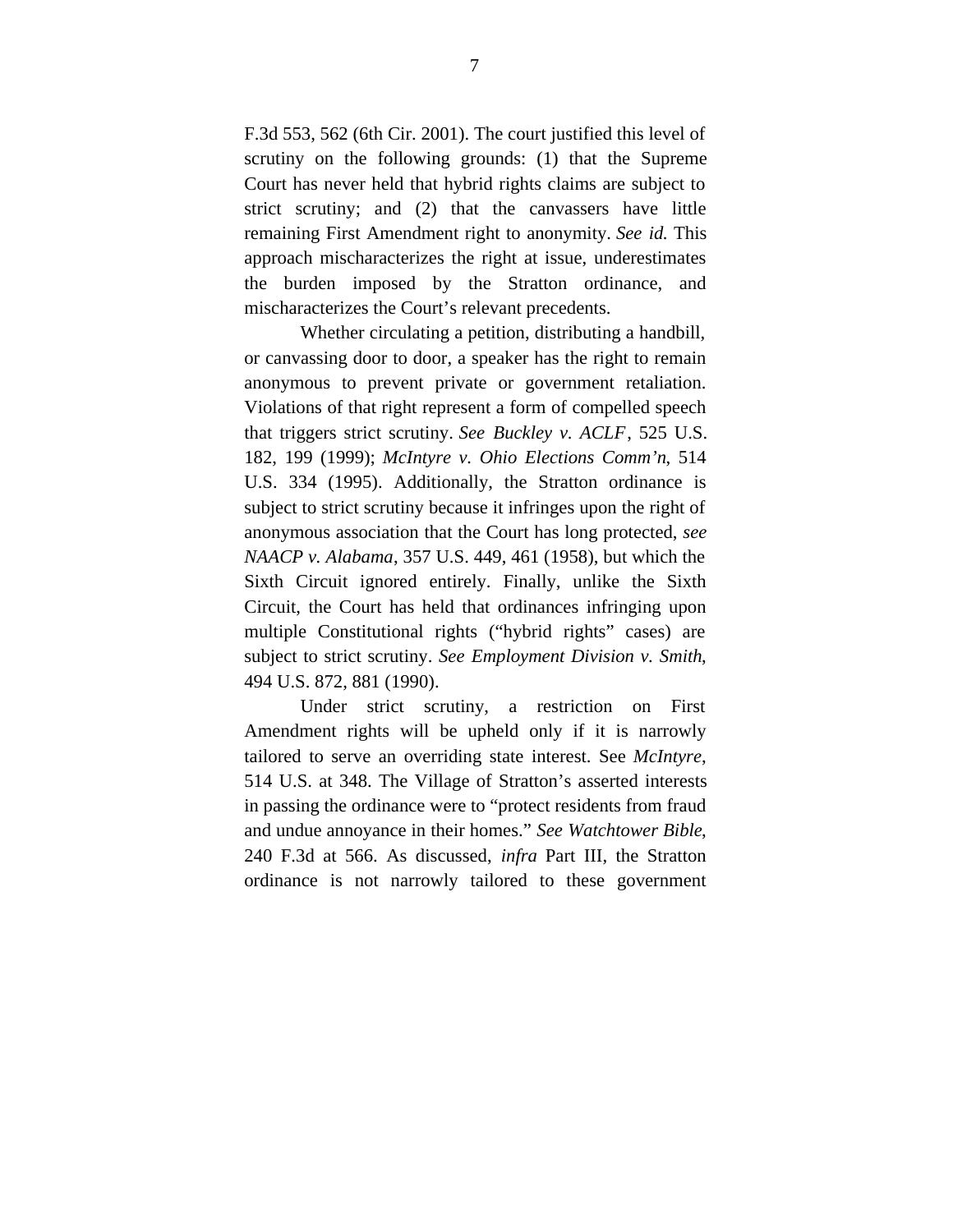interests (even assuming the interests are compelling); therefore, the Stratton ordinance must be overturned as a violation of the First Amendment.

## A. Infringement on Anonymous Petitioning is Subject to Strict Scrutiny

The Sixth Circuit analyzed the Stratton ordinance under intermediate scrutiny because the court held that the ordinance did not implicate the First Amendment right to distribute a political message anonymously. Adopting a waiver theory that has no support in the Court's case law, the Sixth Circuit held that "individuals going door-to-door to engage in political speech are not anonymous by virtue of the fact that they reveal a portion of their identities—their physical identities––to the residents they canvass." *Watchtower Bible*, 240 F.3d at 563. Based on that assumption, the Sixth Circuit attached no constitutional significance to the fact that the ordinance "requires political canvassers to reveal the remainder of their identities, i.e. their names." That approach is irreconcilable with both *Talley v. California* and *McIntyre*. *See McIntyre,* 514 U.S. at 334, *Talley v. California,* 362 U.S. 60 (1960). Each case involved an anonymous leafleter, like petitioners here. In neither case, however, did the Court even suggest that the leafleter forfeited her anonymity by handing out the leaflets in person. To the contrary, the Court recognized that the compelled disclosure of one's name represents a unique abridgement of the right to anonymous speech. *See McIntyre,* 514 U.S. at 334, *Talley,* 362 U.S. at 65.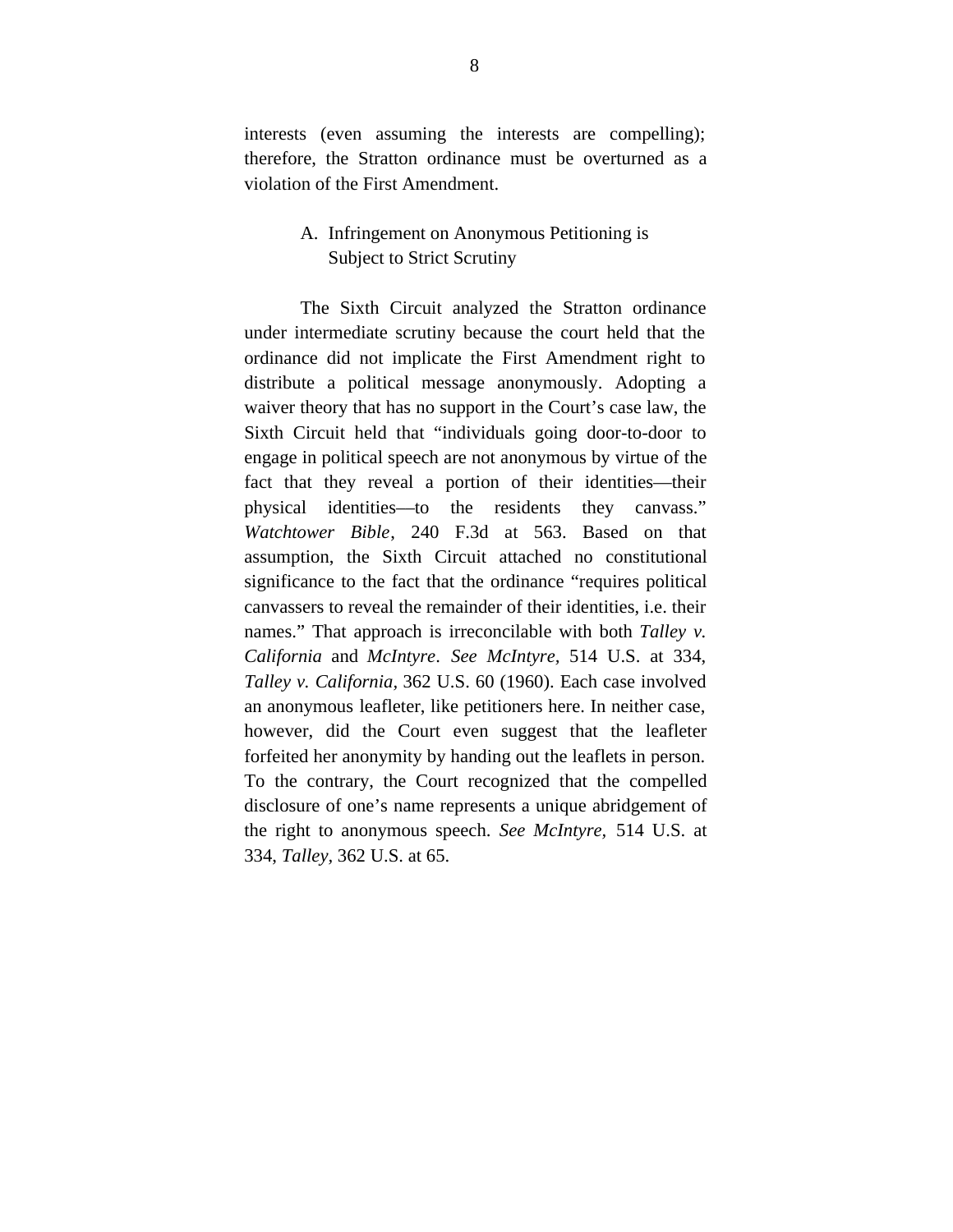This point was made explicitly in *Buckley v. American Constitutional Law Foundation,* 525 U.S. 182 (1999), where the Court unanimously overturned the portion of a Colorado statute that required people handing out petitions wear nametags. *Id* at 199, 209, 206, 217. As the Court explained:

> [T]he name badge requirement 'forces circulators to reveal their identities at the same time they deliver their political message,' it operates when reaction to the circulator's message is immediate and 'may be the most intense, emotional, and unreasoned.' … The injury to speech is heightened for the petition circulator because the badge requirement compels personal name identification at the precise moment when the circulator's interest in anonymity is the greatest.

### *Id* at 182 (citations omitted).

The Court thus unanimously held that a government action that infringes upon the right to anonymity at the moment that a message is delivered, despite the fact that the speaker is face to face with those to whom the message is being delivered, must be analyzed under the strictest scrutiny. That is precisely the situation here. The Stratton ordinance forces the canvassers to reveal their personal identity at the moment when they are face to face with the person to whom they are delivering an unpopular message, thus exposing them to the potential retaliation and social ostracism against which the right of anonymity is designed to protect.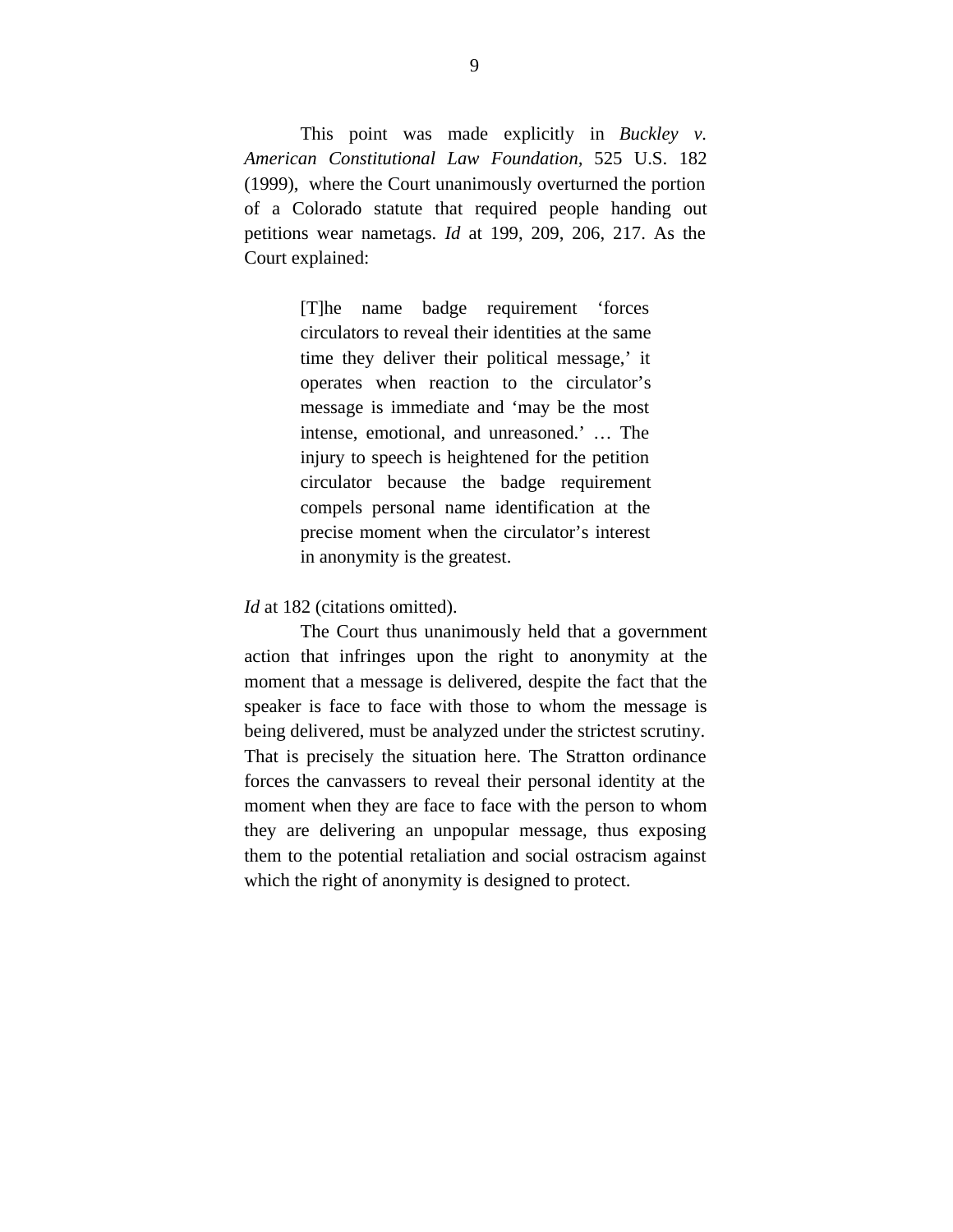Moreover, as the Court noted in *McIntyre*, mandatory disclosure is a form of compelled speech and subject to strict scrutiny on those grounds as well. The reason for this is clear. "[T]he identity of the speaker is no different from other components of the document's content that the author is free to include or exclude." *McIntyre*, 514 U.S. at 348. Thus compelled speech requirements, like content-based restrictions on speech, trigger strict scrutiny under this Court's well-established precedents. *See Wooley v. Maynard*, 430 U.S. 705 (1977).

> B. Requiring Disclosure of Identity with a Controversial Organization is Subject to Strict Scrutiny

Additionally, state action that infringes upon the First Amendment freedom of association is subject to the most exacting scrutiny, as more fully explained below. *See NAACP,* 357 U.S. at 460-61. Strict scrutiny must be applied even where the ordinance only indirectly implicates freedom of association. *See id*. at 461. The Stratton ordinance requires Petitioners to surrender their anonymity by revealing not only their identity but also their association with a religious group.

The Sixth Circuit utterly disregarded the effect that the Stratton ordinance had upon Petitioners' freedom of association, and thus erroneously analyzed the ordinance under intermediate scrutiny.

> C. Infringement upon Religious and Charitable Activity, when Combined with Infringement upon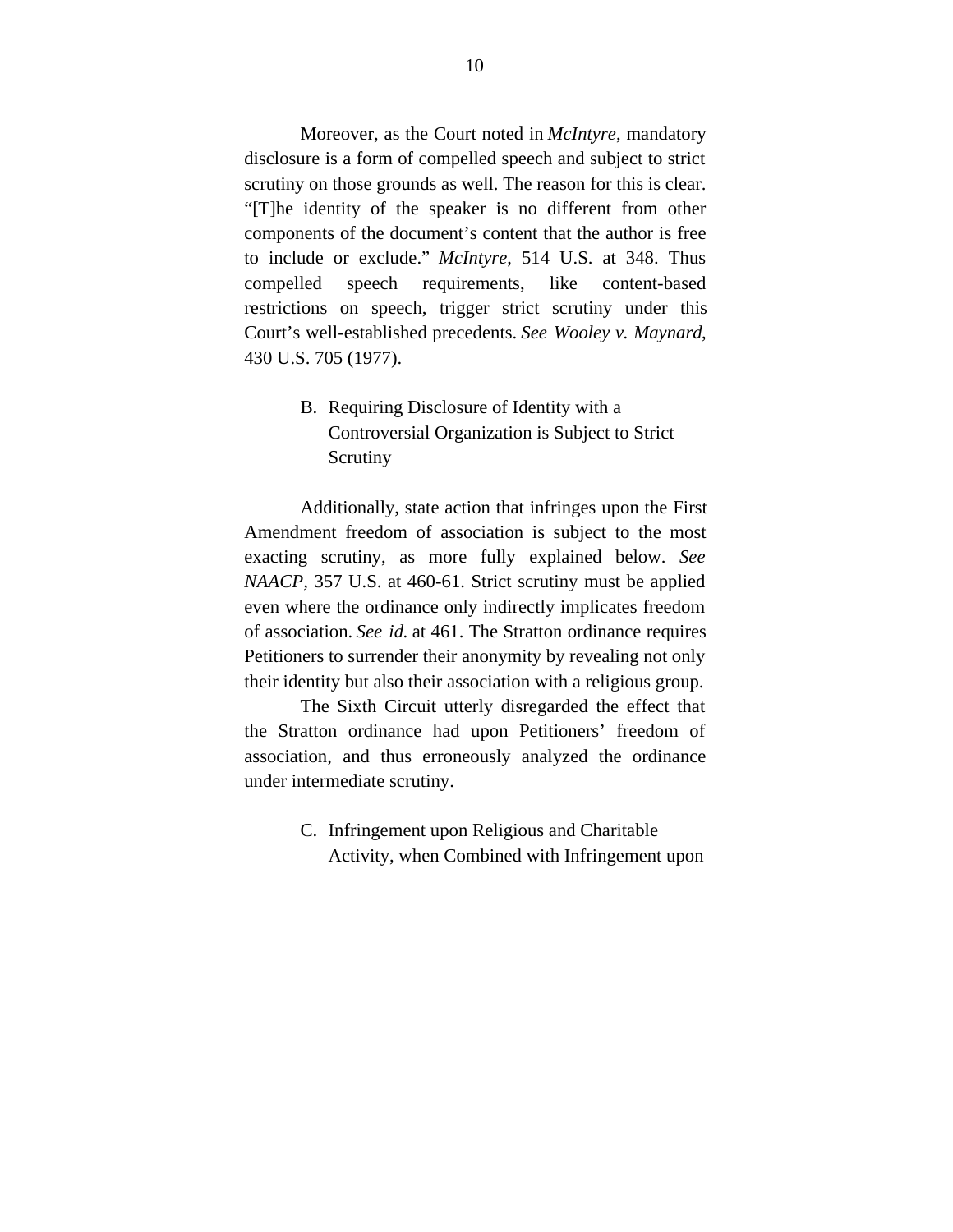other Constitutional Rights has been Subject to Strict Scrutiny by the Court

Finally, the Sixth Circuit analyzed the Stratton provision under intermediate scrutiny on the assumption that the "hybrid" infringement imposed by this regulation did not justify strict scrutiny. However, in *Employment Division*, the Court specifically limited its holding that a claim for religious exemption from neutral and generally applicable laws doesn't trigger strict scrutiny by noting that prior cases applying strict scrutiny had involved "hybrid" claims of precisely the sort raised here. 494 U.S. at 881.

In addition to a myriad of cases in which the Court determined unconstitutional a state law infringing upon both the freedom of religion and the freedom of speech, *see*, *e.g.*, *Cantwell v. Connecticut*, 310 U.S. 296, 304-07 (1940); *Murdock v. Pennsylvania*, 319 U.S. 105 (1943), the Court has also expressly reserved the possibility of a hybrid case in which the validity of the religious challenge was strengthened by the laws' corresponding infringement upon freedom of association. *See Smith*, 494 U.S. at 881 ("And it is easy to envision a case in which a challenge on freedom of association grounds would likewise be reinforced by Free Exercise Clause concerns.").

Because the Stratton ordinance implicates not only freedom of religion, but also freedom of speech and freedom of association, it must be subject to a more exacting level of judicial scrutiny, and because the ordinance is not narrowly tailored to the government's asserted interests in protecting its citizens from fraud and annoyance in their homes, *see*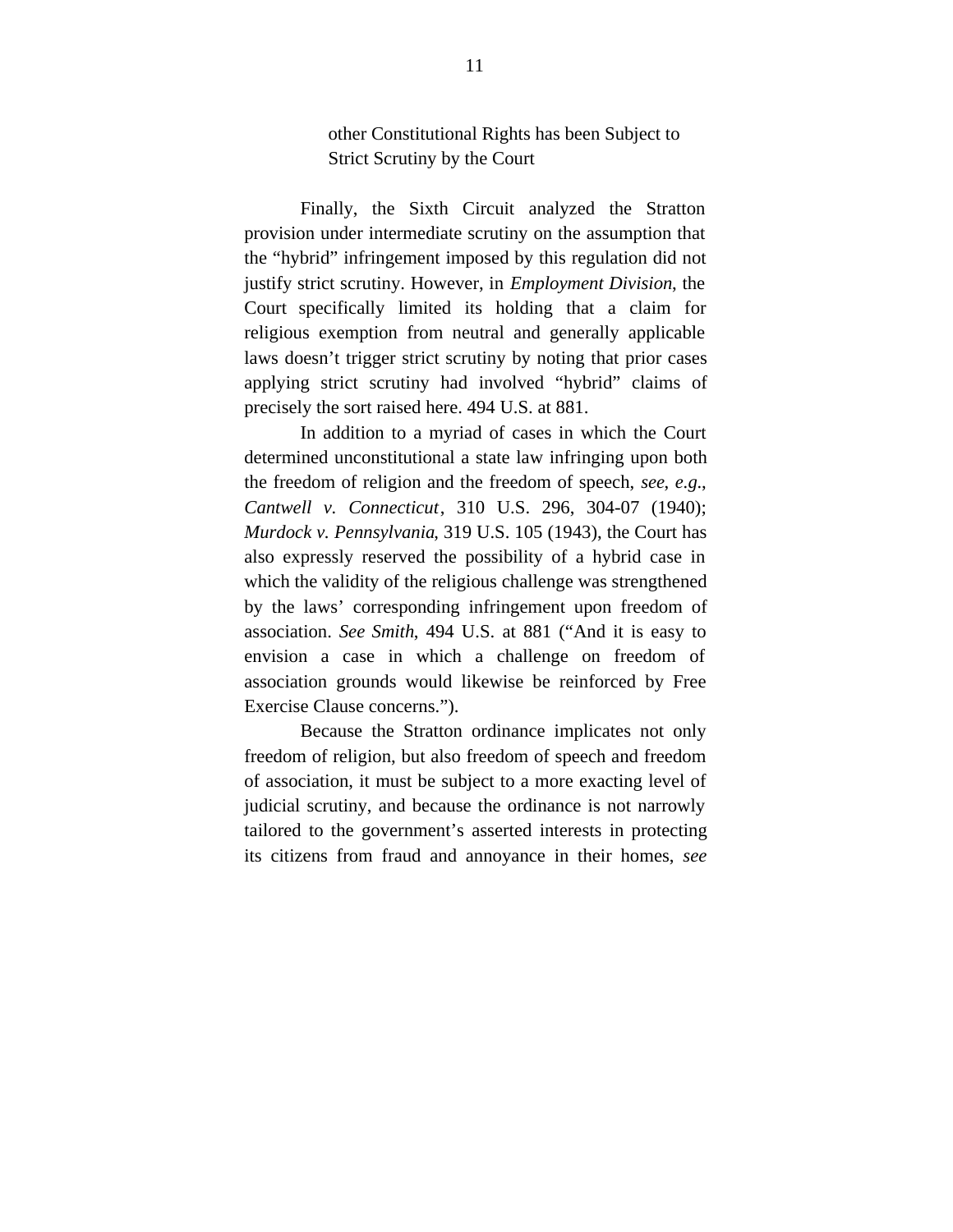*infra* Part III, it cannot survive the strict scrutiny that is required.

- **II. Anonymity is a Core First Amendment Value that Enables the Expression of Ideas and Freedom of Association Without Government Intimidation or Fear of Retaliation**
	- A. The First Amendment Protects Anonymous Speech
		- 1. The Framers Intended to Safeguard the Right to Distribute Literature Anonymously

The First Amendment states, "the government … shall make no law … abridging the freedom of speech, or of the press." U.S. CONST., AMDT 1. The Court has looked to tradition as one of its tools for interpreting the meaning and intention behind these rights, because traditional use "'implies the favorable judgment of experience.'" *Globe Newspaper Co. v. Superior Court,* 457 U.S. 596, 605 (1982), quoting *Richmond Newspapers, Inc. v. Virginia*, 448 U.S. 555, 589 (1980) (Brennan, J., concurring). "There is little doubt that the Framers engaged in anonymous political writing." *McIntyre*, 514 U.S. at 360 (Thomas, J., concurring). The most famous example of anonymous political writing, in fact, occurred during the ratification of the Constitution, when the Federalist Papers were published under the pseudonym Publius. *See id*. Moreover, that tradition was nonpartisan. In response to the refusal by several Federalist papers to publish anonymous works, outraged Anti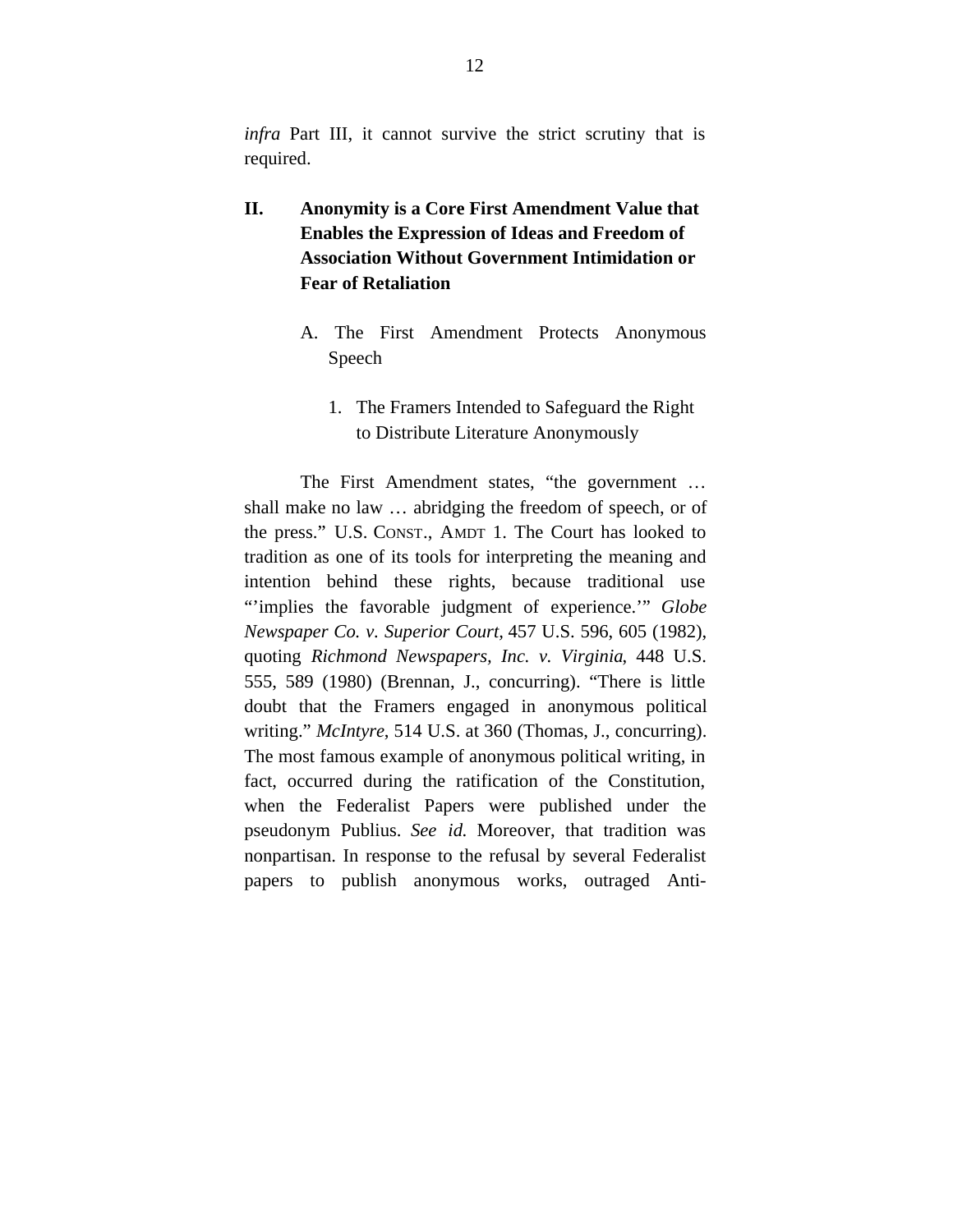Federalists declared that this action would "reverse the important doctrine of the freedom of the press." *Id*. at 365.

This tradition of anonymous literature stretches well beyond political writing.

> "Anonymous pamphlets, leaflets, brochures and even books have played an important role in the progress of mankind." Great works of literature have frequently been produced by authors writing under assumed names. Despite readers' curiosity and the public's interest in identifying the creator of a work of art, an author generally is free to decide whether or not to disclose his or her true identity. The decision in favor of anonymity may be motivated by fear of economic or official retaliation, by concern about social ostracism, or merely by a desire to preserve as much of one's privacy as possible. Whatever the motivation may be, at least in the field of literary endeavor, the interest in having anonymous works enter the marketplace of ideas unquestionably outweighs any public interest in requiring disclosure as a condition of entry. Accordingly, an author's decision to remain anonymous, like other decisions concerning omissions or additions to the content of a publication, is an aspect of the freedom of speech protected by the First Amendment.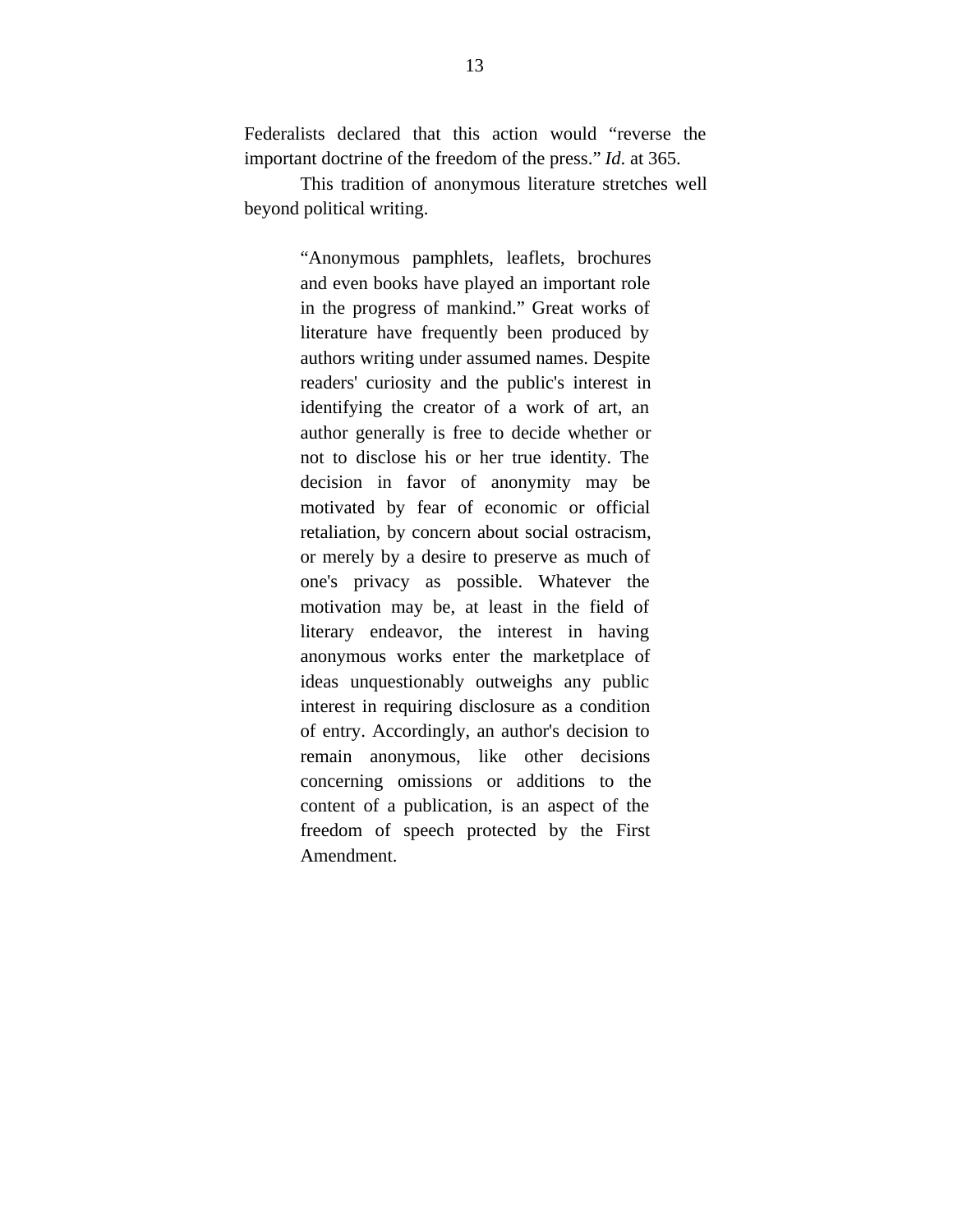*Id*. at 341-42 (citations omitted). This historical evidence clearly reveals a "respected tradition of anonymity in the advocacy of political causes." *Id*. at 340. "The recognition that anonymity shelters constitutionally-protected decisions about speech, belief, and political and intellectual association—decisions that otherwise might be chilled by unpopularity or simple difference—is part of our constitutional tradition." Julie E. Cohen, *Examined Lives: Informational Privacy and the Subject as Object*, 52 STANFORD L. REV. 1373, 1425 (2000).

Prior decisions by the Court have strongly affirmed that anonymity is a core First Amendment value. In *Talley*, the Court noted that anonymous publications "have played an important role in the progress of mankind." 362 U.S. at 64.

> There can be no doubt that [] an identification requirement would tend to restrict the freedom to distribute information and thereby freedom of expression. "Liberty of circulating is as essential to that freedom as liberty of publishing; indeed, without the circulating, the publication would be of little value."

*Id*. While invalidating a ban on anonymous pamphleteering in *McIntyre*, the Court noted that: "[u]nder our Constitution, anonymous pamphleteering is not a pernicious, fraudulent practice, but an honorable tradition of advocacy and of dissent." 514 U.S. at 357. Anonymous speech "exemplifies the purpose behind the Bill of Rights, and of the First Amendment in particular: to protect unpopular individuals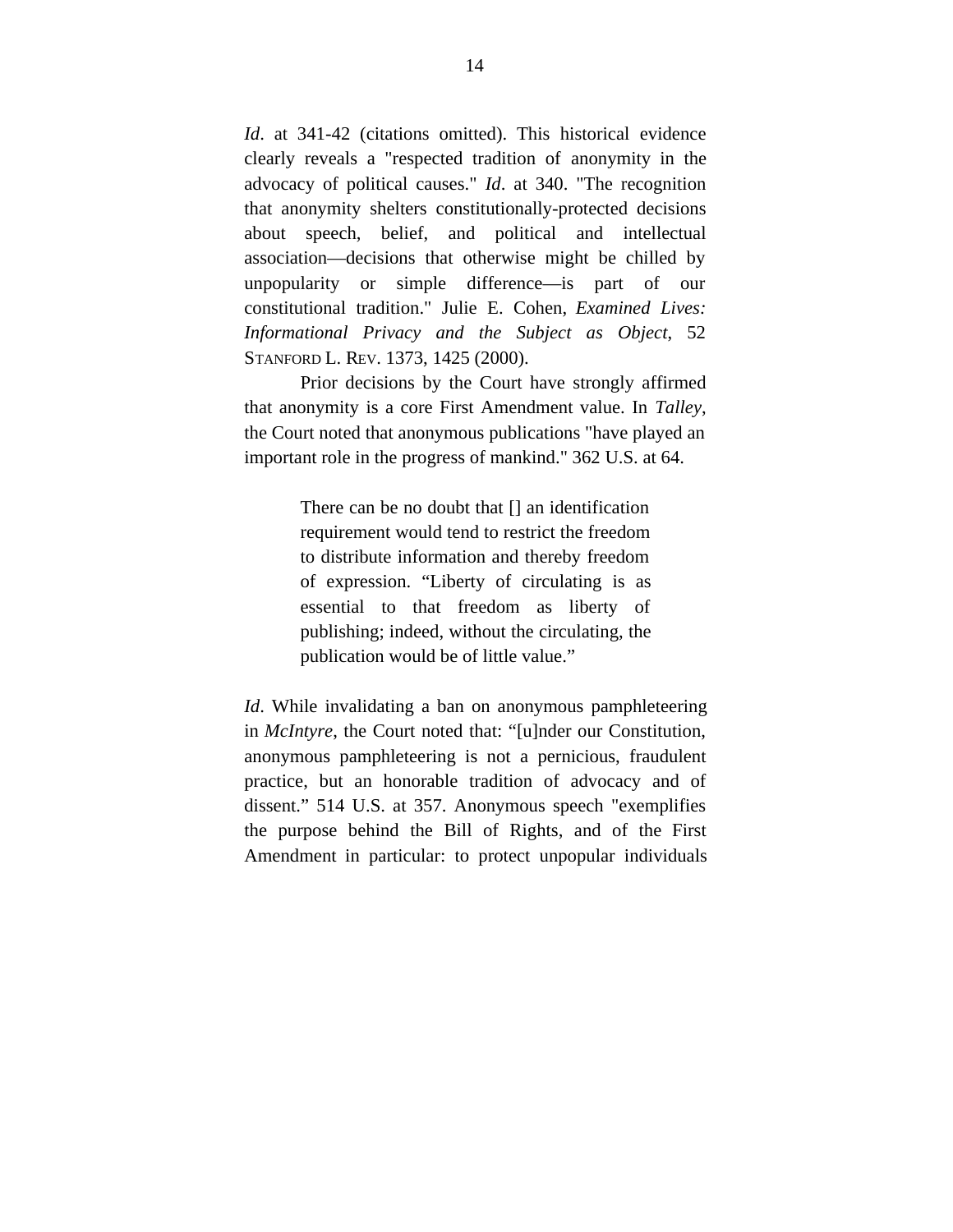from retaliation—and their ideas from suppression—at the hand of an intolerant society." *Id*. at 357.

The Stratton ordinance threatens this historically protected right of anonymity by forcing those who voice their message by going door-to-door to surrender their anonymity. The ordinance, §116.03, requires that Petitioners obtain a "Solicitation Permit" before they are authorized to petition door to door in the Village of Stratton. The registration forms necessary to obtain such a permit require that the individual disclose her name, address, and affiliation. These registration forms ultimately are public records.<sup>2</sup> In addition,  $$116.04$ requires that Petitioners produce their permit upon the demand of individual homeowners. Failure to comply with either requirement constitutes a misdemeanor. Ordinance §116.99.

The Jehovah's Witnesses have historically relied upon the Court to safeguard their rights to free speech, free press, freedom of religion, and freedom of association from state or local efforts to prohibit constitutionally protected activity.<sup>3</sup> Central to the Jehovah's Witness religion is the belief that members must perform a public ministry by going door to

1

<sup>&</sup>lt;sup>2</sup> According to the Ohio Revised Code § 149.43(A)(1), a "public record" means any record that is kept by any public office. The police department is a public office as defined by § 149.011(A). A registration application for a Solicitation Permit is a document that identifies police procedures or operations, namely the monitoring of those who want to engage in any door-to-door activity, and therefore are public records as defined by § 149.011(G). *See* OHIO REV. CODE ANN. § 149.43(A)(1),(G) (West 2001).

<sup>&</sup>lt;sup>3</sup> Between 1938 and 1945, the Jehovah's Witnesses participated in 45 cases before the Court, winning 36 of them. *See* HENRY J. ABRAHAM, FREEDOM AND THE COURT  $236$  ( $4<sup>th</sup>$  ed., Oxford Univ. Press 1982).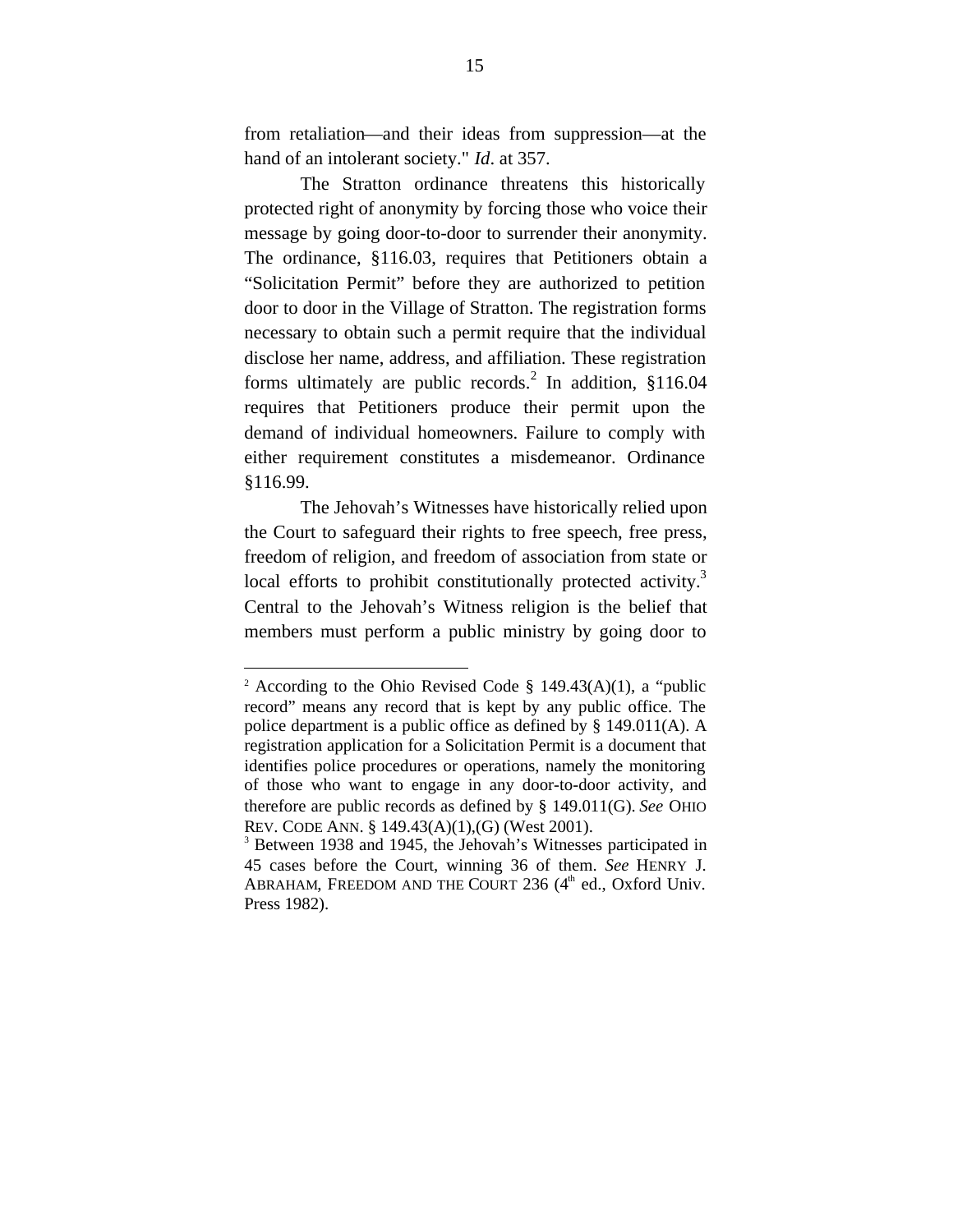door to voice their faith and offer people religious instruction. The Stratton ordinance forces Petitioners to either sacrifice their constitutional right to anonymity or be subjected to criminal sanctions. Such a choice places Petitioners between Scylla and Charybdis, a dilemma the Court has long refused to sanction. See *Wooley*, 430 U.S. at 710. The Court must therefore determine that the Stratton ordinance unconstitutionally infringes upon Petitioner's First Amendment right to anonymity.

### 2. Forcing Speakers to Reveal their Identity Violates Freedom of Speech

Anonymity is essential to the freedom to participate in dissident groups and to express unpopular views. *Brown v. Socialist Workers '74 Campaign Comm.*, 459 U.S. 87, 91 (1982); *Gilmore v. City of Montgomery*, 417 U.S. 556, 575 (1974); *NAACP v. Button*, 371 U.S. 415, 431 (1963); *Talley v. California*, 362 U.S. 60, 65 (1960); *NAACP v. Alabama*, 357 U.S. at 462. Identification requirements "extend beyond restrictions on time and place—they chill discussion itself." *Hynes v. Mayor of Oradell*, 425 U.S. 610, 628 (1976) (Brennan, J., concurring in part). The importance of anonymity lies in the speakers' ability to speak her message without fear of retaliation for voicing an unpopular viewpoint. The fear of reprisal an identification requirement would engender "might deter perfectly peaceful discussions of public matters of importance." *Talley*, 362 U.S. at 64. Therefore, "[p]ersecuted groups and sects from time to time throughout history have been able to criticize oppressive practices and laws either anonymously or not at all." *Id*.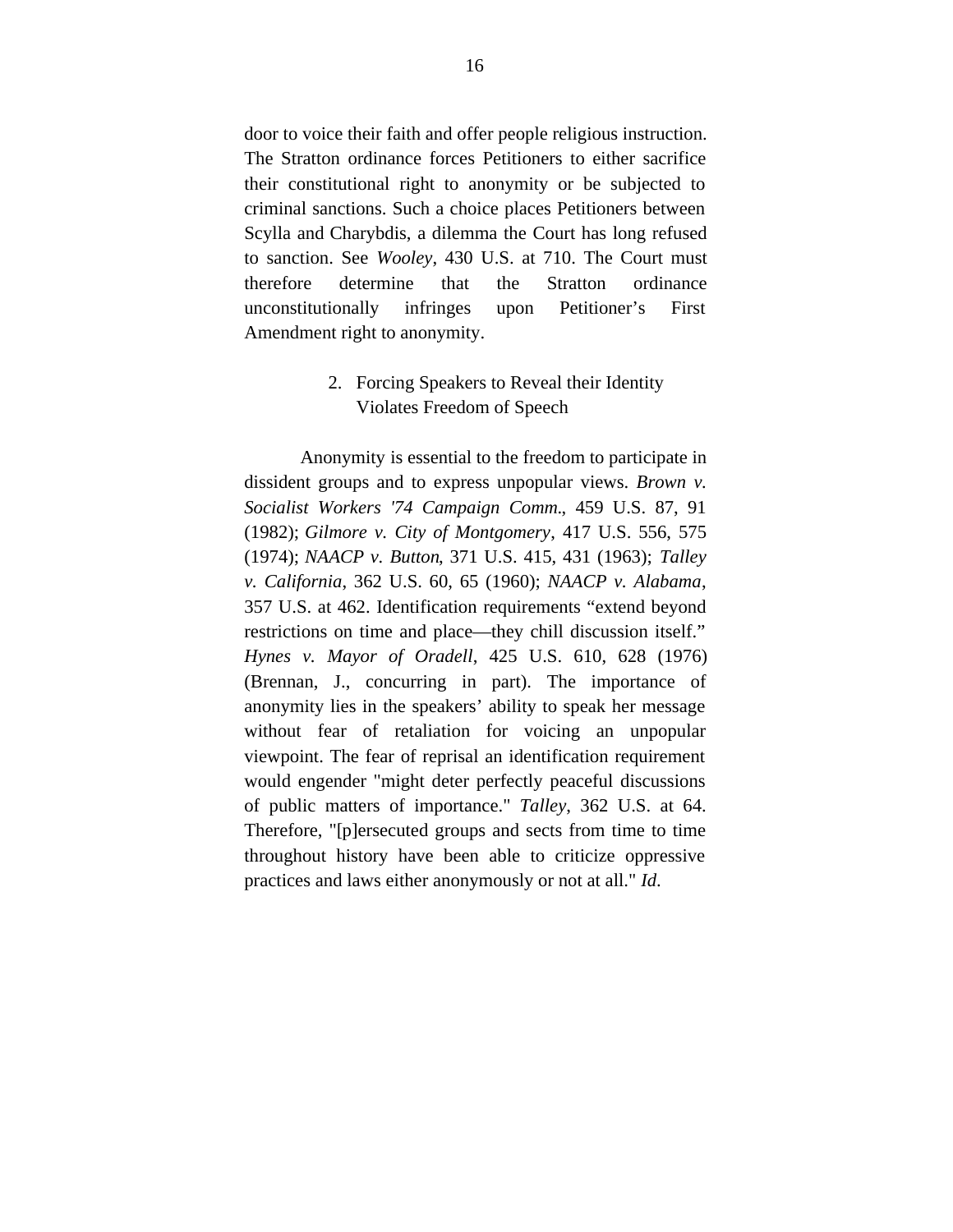Although anonymity has historically been framed as important to political discussions, its significance and scope is far broader. Anonymity is a necessary component in people's ability to form ideas outside the watchful eye of their neighbors, as well as the government.

Anonymity is central to the flourishing of a pluralistic society, because it permits engagement in ideas and beliefs outside of the mainstream without fear of retribution. For example, in *Buckley v. ACLF*, the Court held that the statutory requirement that those circulating political petitions wear identification badges "inhibits participation in the petitioning process" because it limits the number of people willing to petition for organizations, and the degree to which they were willing to do so. *See Buckley v. ACLF*, 525 U.S. 182, 197-98 (1999). In particular, individuals are often reluctant to be identified by name "to face the recrimination and retaliation that bearers of petitions on 'volatile' issues sometimes encounter." *Id*. at 198.

The Jehovah's Witnesses go door to door to advocate their religion, though many may disagree with their beliefs. *See Cantwell*, 310 U.S. at 309-10 (1940). Forcing Petitioners to reveal their identity may well deter members of the religion from exercising their First Amendment rights out of fear that they will be forced to endure the recrimination that has historically plagued the delivery of their message. Petitioning door-to-door without obtaining a permit subjects the individual to criminal sanctions for failure to abide by the requirements of Chapter 116. Many Jehovah's Witnesses may choose to remain silent rather than to communicate a constitutionally protected message in a manner that might be construed unlawful. This chilling effect is heightened by the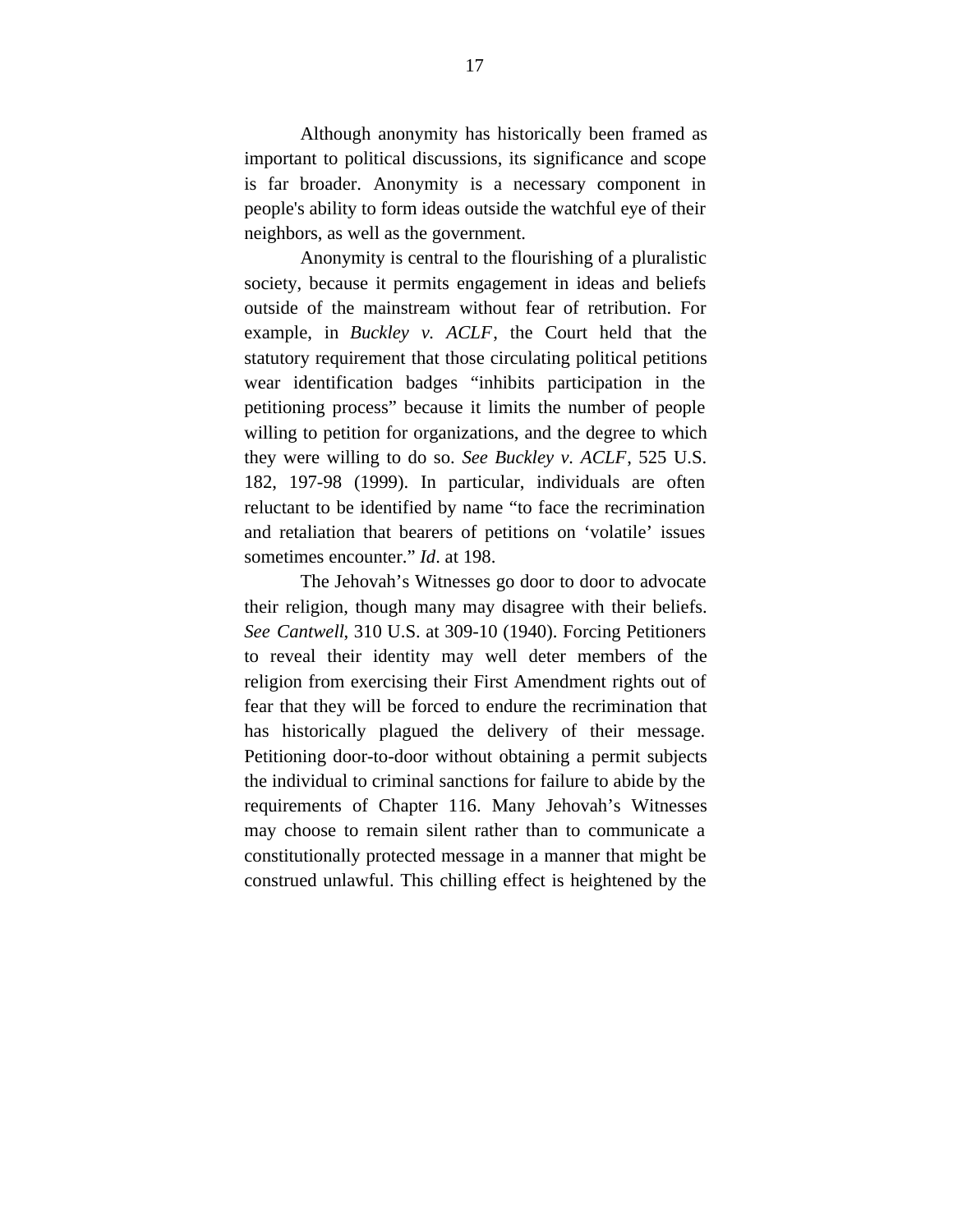threat that the ordinance might be discriminatorily enforced. *See Reno v. ACLU,* 521 U.S. 844, 872 (1997); *see also Watchtower Bible*, 240 F.3d at 561 (summarizing evidence presented by the petitioner in support of their argument that the ordinance was enacted to restrict Jehovah's Witnesses, and was being discriminatorily enforced).

## B. The First Amendment Protects Privacy of Association

The "close nexus" between the First Amendment freedoms of speech and assembly assures a freedom to engage in association for the advancement of beliefs and ideas. *See NAACP*, 357 U.S. 449, 460 (1958). Effective advocacy of both public and private viewpoints—central to the First Amendment—is "undeniably enhanced by group association." *Id*. Freedom of association is a fundamental right protected by the Due Process Clause of the Fourteenth Amendment. *Id*., citing *De Jonge v. Oregon*, 299 U.S. 353, 364; *Thomas v. Collins*, 323 U.S. 516, 530 (1992). The freedom of association encompasses the right to privacy of that association, and therefore prevents compelled disclosure of membership in an organization. *NAACP*, 357 U.S. at 459. Such a right is necessary to the freedom of expression, which depends upon the unrestricted flow of ideas, because the "inviolability of privacy in group association may in many circumstances be indispensable to preservation of freedom of association, particularly where a group espouses dissident beliefs." *Id*. at 462.

Because "anonymity is a shield from the tyranny of the majority," anonymity in one's association is as important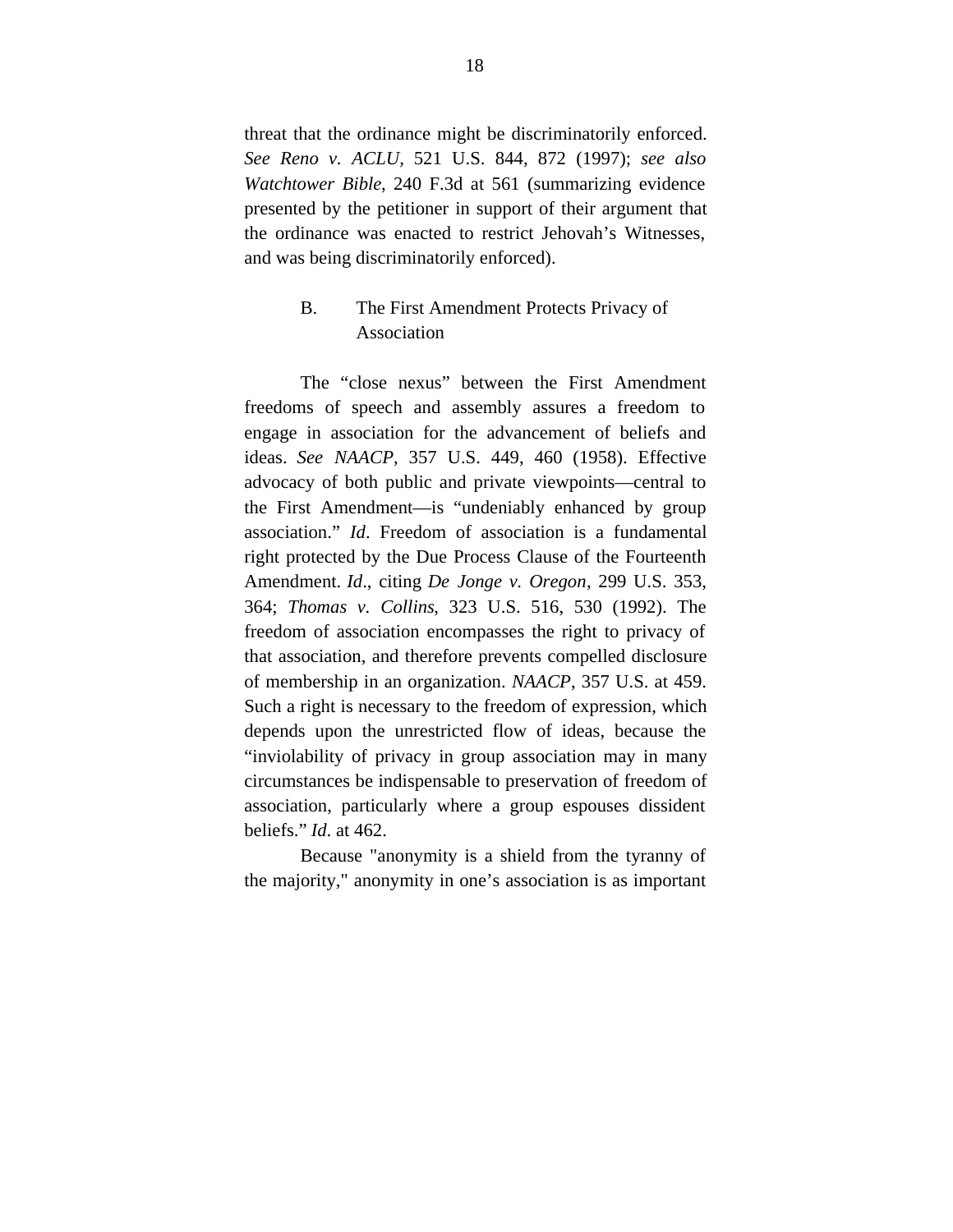as anonymity in one's speech. *McIntyre*, 514 U.S. at 357. Forced disclosure of one's association with a group chills the freedom of assembly because of the fear of the consequences of exposure of one's association with an unpopular group; therefore, the freedom to associate depends upon privacy in one's associations. *See NAACP*, 357 U.S. at 462. Privacy of association is especially vital where revelation of membership has exposed members to physical, social, or economic threats or hostility. *See id*; *see also Shelton v. Tucker*, 364 U.S. 479 (1960). In order to protect this privacy, the Court has held that compelled disclosure of one's membership in an organization engaged in advocacy of a particular belief interferes with the freedom of assembly. *See NAACP,* 357 U.S. at 462.

In *NAACP*, the petitioner NAACP refused to comply with a court order mandating disclosure of the organization's member lists on the grounds that to do so would violate the First Amendment freedom of association. The Court held that the right to freedom of association encompasses both the right of an organization to keep private its list of members, as well as the right of the members to withhold their connection with the organization. *Id*. at 459. Such a right is necessary to ensure the free flow of ideas––"whether the beliefs sought to be advanced by association pertain to political, economic, religious or cultural matters"––because the "inviolability of privacy in group association may in many circumstances be indispensable to preservation of freedom of association, particularly where a group espouses dissident beliefs." *Id*. at 462. The Court said: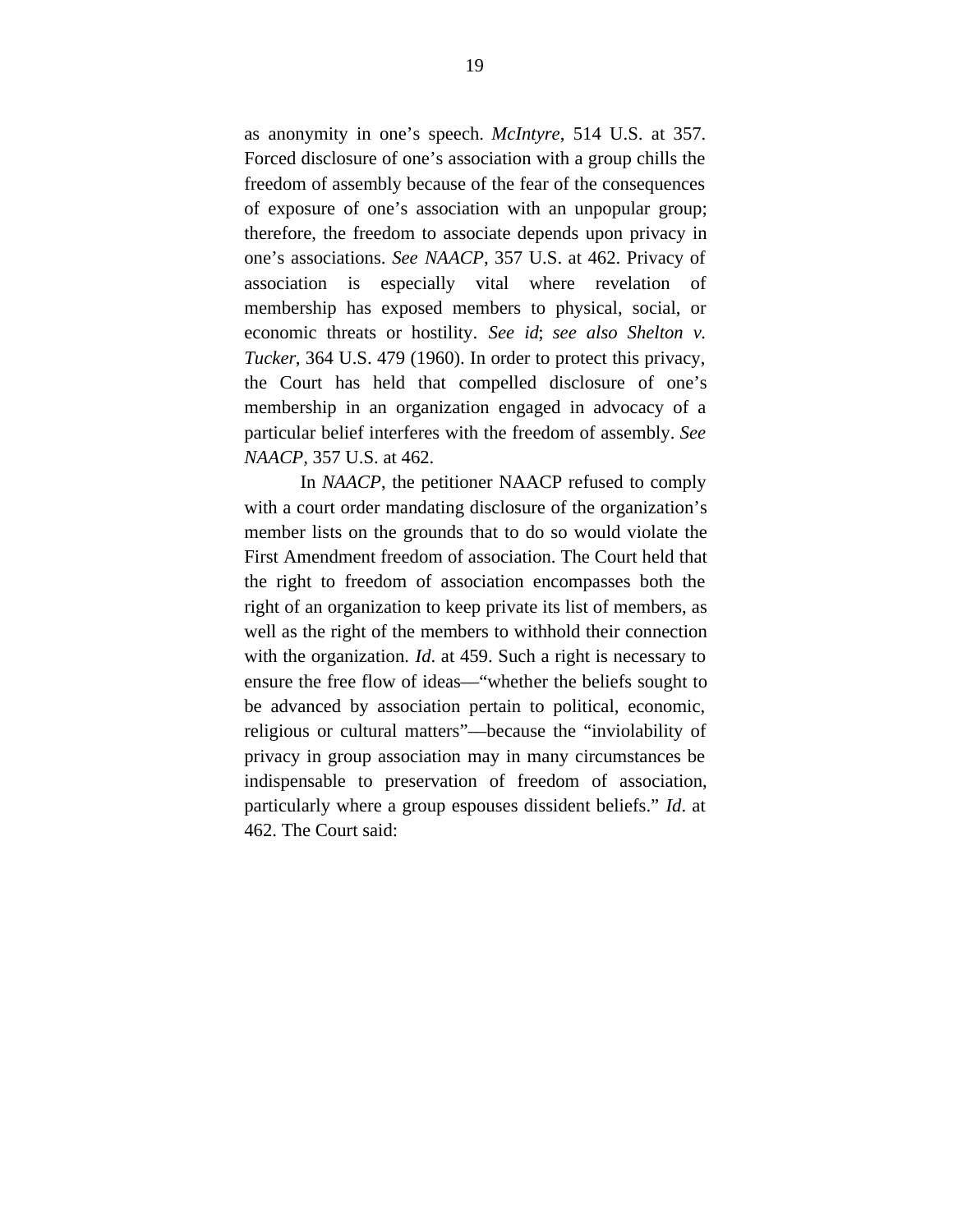We think it apparent that compelled disclosure of petitioner's Alabama membership is likely to affect adversely the ability of petitioner and its members to pursue their collective efforts to foster beliefs which they admittedly have the right to advocate, in that it may induce members to withdraw from the Association and dissuade others from joining it because of fear of exposure of their beliefs shown through their associations and the consequences of this exposure.

### *Id*. at 462-63.

Just as compelled disclosure of its membership lists chilled freedom of association in *NAACP*, so does Stratton's ordinance unconstitutionally inhibit Petitioner's freedom of association.

The Jehovah's Witnesses have a well documented history of state and social discrimination, which is best illustrated by the many cases brought before the Court and in the language of the Stratton ordinance. *See, e.g.*, *Fowler v. Rhode Island*, 345 U.S. 67, 69 (1953) (holding unconstitutional as applied a municipal ordinance that was interpreted to prohibit preaching in a public park by a Jehovah's Witness but to permit preaching during the course of a Catholic mass or Protestant church service); *Niemotko v. Maryland*, 340 U.S. 268, 272-73 (1951) (holding unconstitutional as applied a city ordinance that was used to discriminate against the public preaching of Jehovah's Witnesses); *Jones v. Opelika,* 316 U.S. 584, 617 (1942) ("We need not shut our eyes to the possibility that use may again be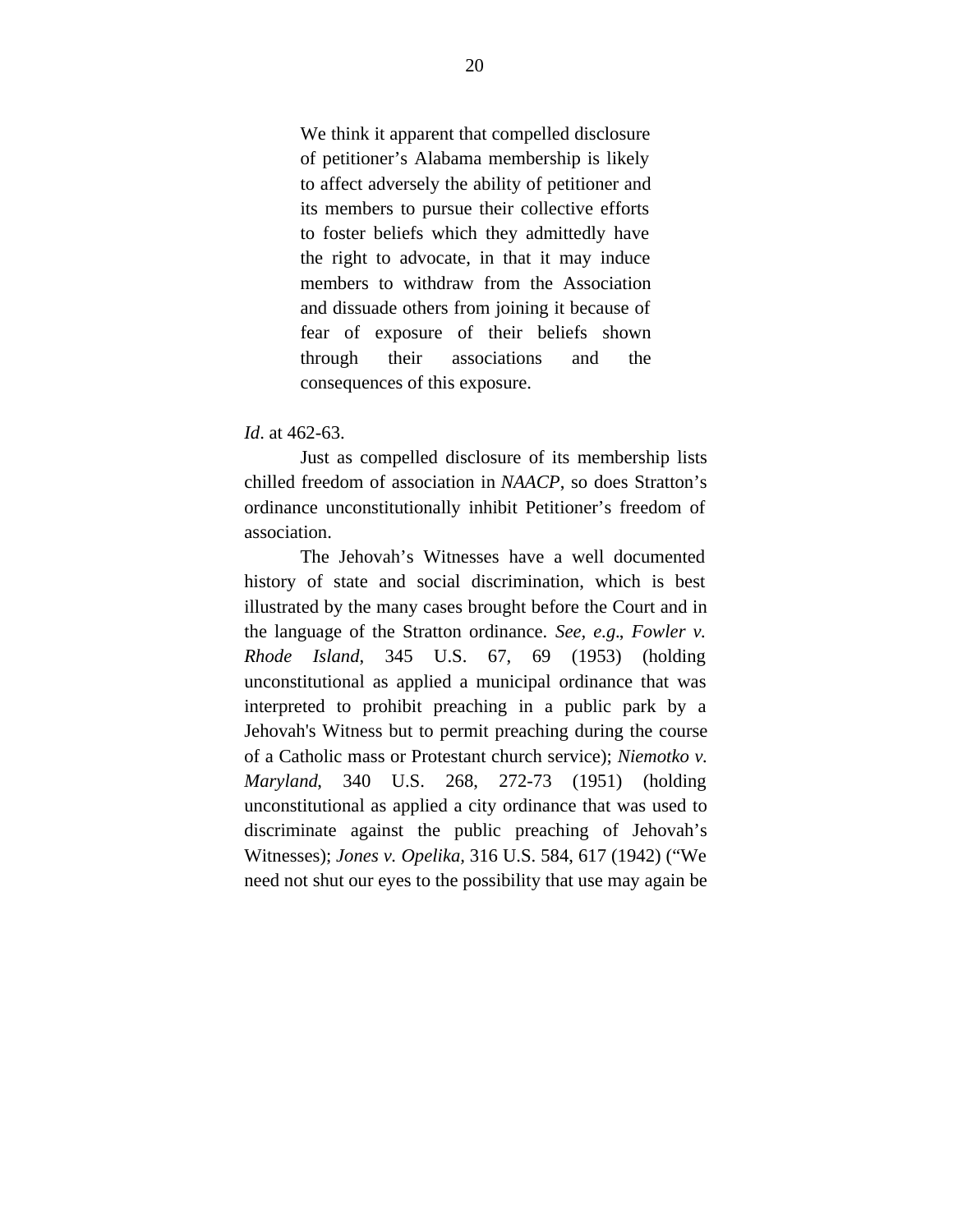made of such taxes, either by discrimination in enforcement or otherwise, to suppress the unpalatable views of militant minorities such as Jehovah's Witnesses.") (Murphy, J., dissenting); *Cantwell*, 310 U.S. at 309-10; *McConkey v. Fredericksburg*, 179 Va. 556, 19 S. E. 2d 682 (1942); *see also* Petition for a Writ of Certiorari at 3, *Watchtower Bible and Tract Society of New York* (No. 00-1737) (2001) (documenting evidence of blatant anti-Jehovah's Witness sentiment underlying the enactment of the Stratton ordinance).

As the Court explained in *Buckley v. Valeo*, 424 U.S. 1, 71 (1976), where the threat posed to First Amendment freedoms of speech and association by government disclosure requirements are "so serious and the state interest furthered by disclosure so insubstantial that the Act's [disclosure] requirements cannot be constitutionally applied." *Id*.

The right of the members of an association to withhold their connection with the association is properly assertable by the association itself, because "[t]o require that it be claimed by the members themselves would result in nullification of the right at the very moment of assertion." *Id*. at 460. Not only are the association and its members "in every practical sense identical," compelling disclosure of member lists directly effects the association because it diminishes financial support and membership." *Id*. at 459-60. Therefore, the Petitioner may properly assert a freedom of association claim for those members of its religion that practice door-to-door petitioning in Stratton, Ohio.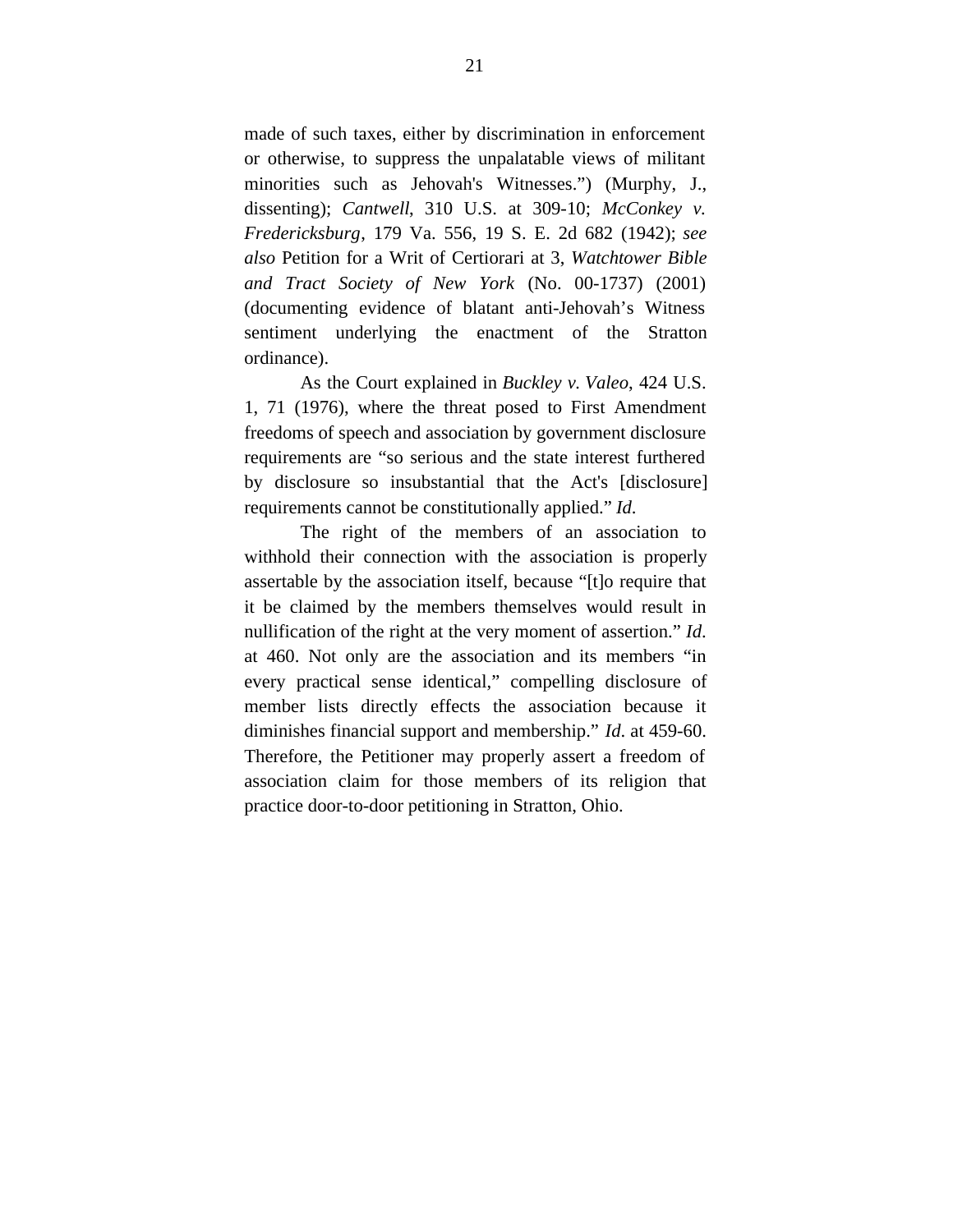# **III.The Ordinance Fails Strict Scrutiny Because it is Not Narrowly Tailored to Protect Stratton's Interests in Preventing Fraud and Annoyance**

### A. The Interest in Fraud Prevention does Not Justify a Flat Ban on Anonymous Petitioning

A state's interest in preventing fraud—although valid—is insufficient to justify a flat ban on anonymous speech, where the state has less intrusive means of accomplishing the same interest. In *McIntyre*, Ohio's "interest in preventing fraudulent and libelous statements and its interest in providing the electorate with relevant information" was insufficiently compelling to justify a ban on anonymous speech. 514 U.S. at 349. Similarly, in *Buckley v. ACLF*, the Court held that the restrictions on anonymous petitioning significantly inhibited First Amendment freedoms, and were not warranted by the Colorado's interests in, *inter alia*, fraud detection. 525 U.S. at 192.

The Sixth Circuit upheld the Stratton ordinance, asserting that the ban on anonymous petitioning was necessary to prevent "criminals posing as canvassers." *Watchtower Bible*, 240 F.3d at 566-67. In *Talley*, the Court struck down a California statute prohibiting the distribution of anonymous handbills. 362 U.S at 60. Although the State claimed the regulation was necessary "to identify those responsible for fraud, false advertising and libel," the ordinance was not limited to prevention of such evils, but instead prohibited all anonymous pamphleteering—even speech that was not fraudulent or libelous. *Talley*, 362 U.S. at 64. A state cannot assume that anonymity is a shield for fraud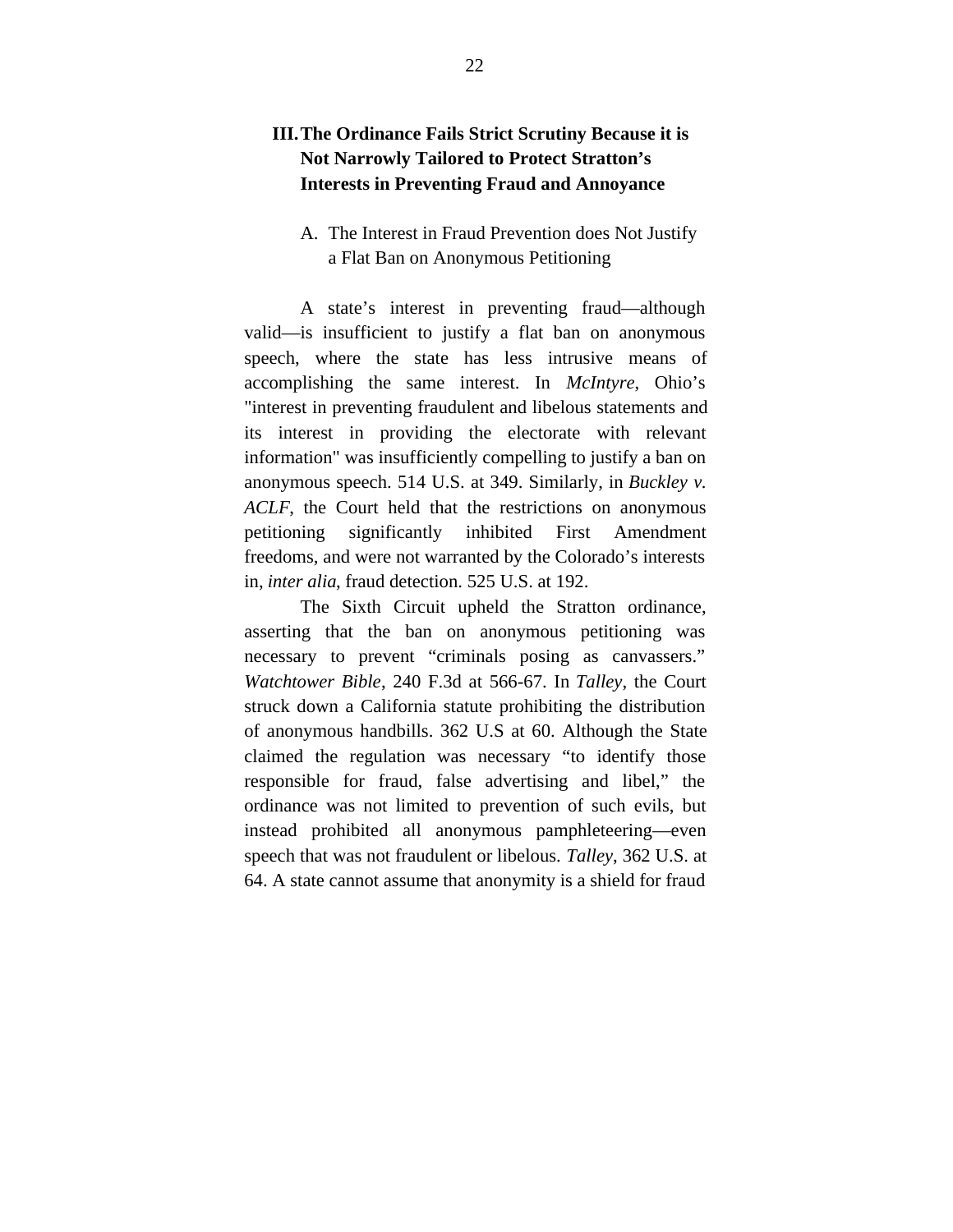or criminal activity, this Court cautioned, because "[u]nder our Constitution, anonymous pamphleteering is not a pernicious, fraudulent practice, but an honorable tradition of advocacy and dissent." *McIntyre*, 514 U.S. at 357. California had no evidence that anonymous pamphleteering was the root of rampant fraudulent or libelous activity. *See Talley*, 362 U.S. at 64. Just as the state's interest in fraud and libel prevention was insufficient to justify the regulation in *Talley*, Stratton's interest in fraud prevention is insufficient to justify the Village's ban on anonymous petitioning. A state can regulate fraud directly, *see* Part IIIB, "But [a state] cannot seek to punish fraud indirectly by indiscriminately outlawing a category of speech." *McIntyre*, 514 U.S. at 357.

The requirement that potential canvassers must register with the Office of the Mayor, by completing a form that requires, *inter alia*, the canvasser's name and home address, as well as a description of the organization for which the individual is canvassing, is just as overbroad as the requirement that a canvasser reveal her identity to any homeowner who asks. In purpose and effect it is easily distinguishable from the "affidavit" requirement implicitly upheld in *Buckley v. ACLF*. 4

Specifically, the Court has repeatedly acknowledged the government's strong interest in ensuring that the election process is free from corruption and fraud. *See Buckley v. Valeo*, 424 U.S. at 66-67 (1976). The challenged regulation in this case plainly has no relation to the electoral process,

1

<sup>&</sup>lt;sup>4</sup> The statute at issue in *ACLF* required those gathering signatures for election petitions to attest to the accuracy of the signatures they gathered by adding their own names and address. 525 U.S. at 198. The Tenth Circuit decision upholding that requirement was left undisturbed by the Court. *Id.*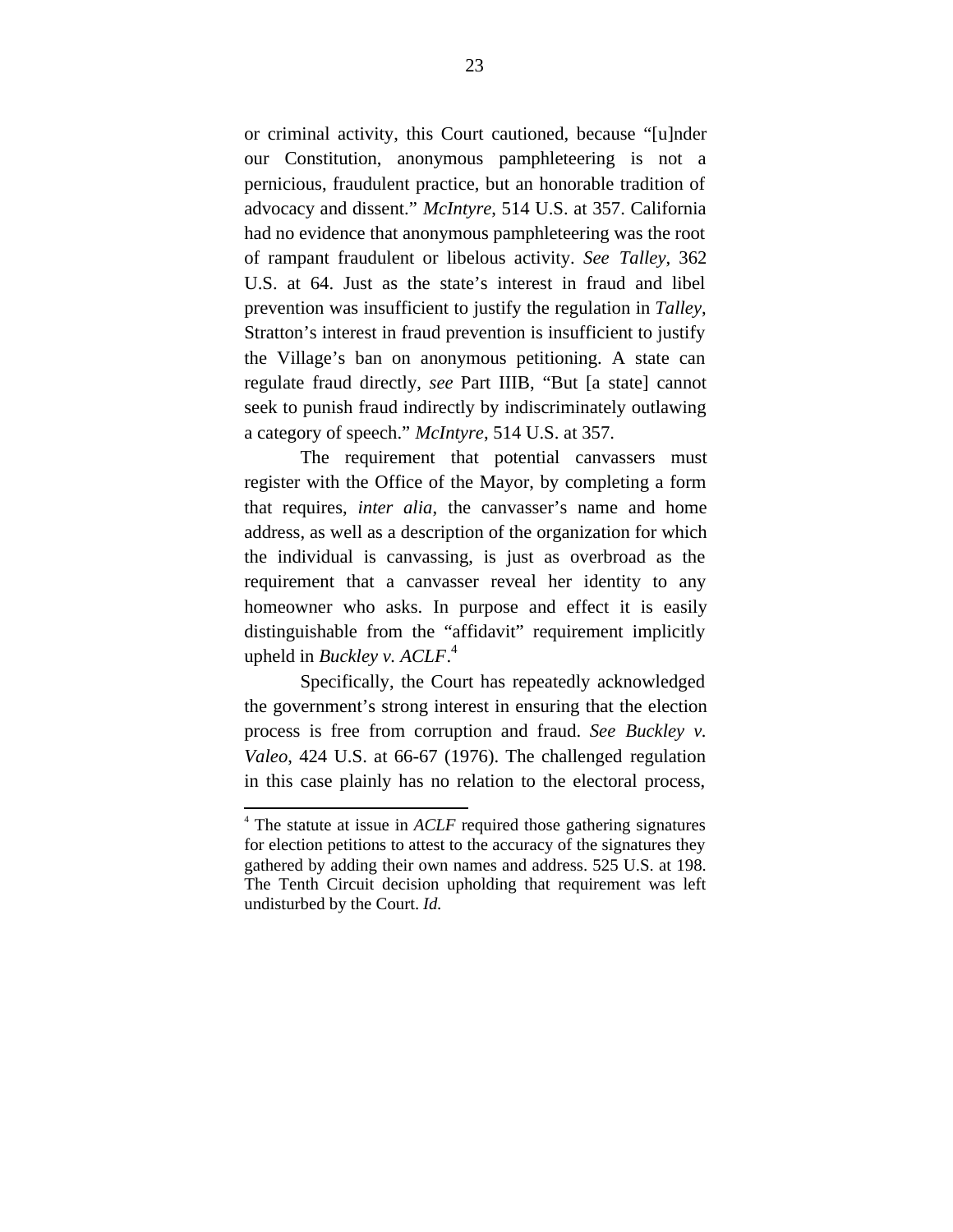and has not been shown to be narrowly tailored to the state's asserted interest. To the contrary, the Stratton ordinance requires a Solicitation Permit for all forms of door-to-door canvassing, including pure political and religious expression of the sort involved here. In doing so, the ordinance restricts not only commercial solicitation—a possible avenue for fraudulent communications—but also a substantial amount of speech unrelated to the prevention of fraud. The ordinance, therefore, is not narrowly tailored to promote the state's legitimate interest in protecting its citizens from fraudulent communications.

> B. The Village Retains the Ability to Prosecute where a Homeowner Objects to the Solicitation Without Violating Constitutionally Protected Activity

It is important to note that the Petitioner asserts no right to absolute immunity from state investigation, and no right to disregard state laws. *See NAACP*, 357 U.S. at 463. The Village of Stratton seeks to protect its residents "from fraud and undue annoyance in their homes." *Watchtower Bible*, 240 F.3d at 566. The Constitutional flaw in the ordinance lies not in its ends but in its means. *See supra*, Part IIIA. The Village has other, less intrusive means of protecting its citizens. Indeed, the Court has frequently identified alternatives—short of outright of anonymous speech—by which a state can seek to limit fraud. *See McIntyre*, 514 U.S. at 350 n.12; *Village of Schaumburg v. Citizens for a Better Environment*, 444 U.S. 620, 637-38 (1980).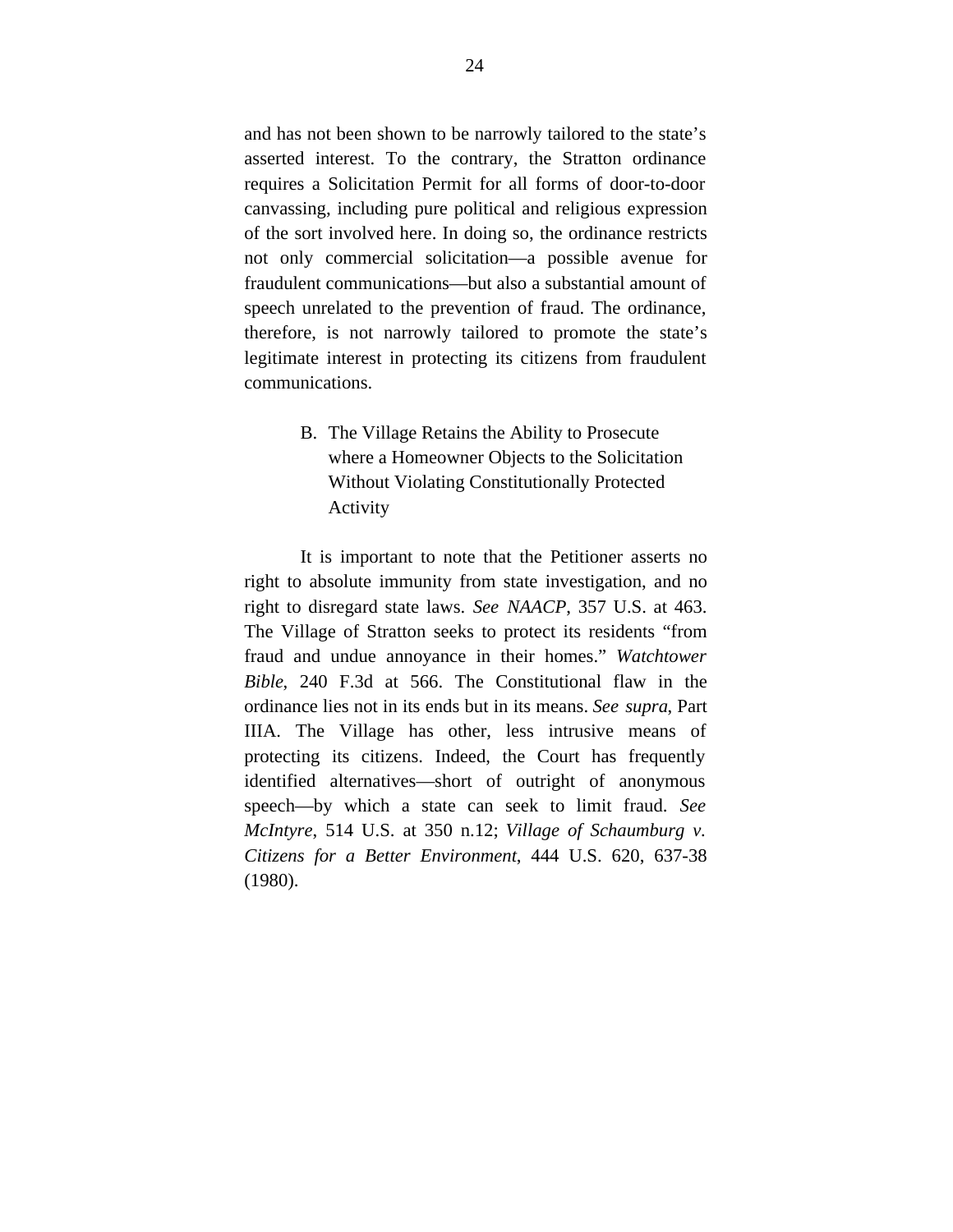The Sixth Circuit cited *Frisby v. Schultz* for the proposition that "[t]he State's interest in protecting the wellbeing, tranquility, and privacy of the home is certainly of the highest order in a free society." However, the Court has held that the dangers posed by intrusion into one's home "can so easily be controlled by traditional legal methods, leaving to each householder the full right to decide whether he will receive strangers as visitors, that stringent prohibition can serve no purpose but that forbidden by the Constitution, the naked restriction of the dissemination of ideas." *See Martin v. Struthers*, 319 U.S. 141, 147 (1943).

The Village of Stratton has adequately served the privacy interests of its citizens by providing that any homeowner can file a No Solicitation form with the Mayor's office. *See Watchtower Bible*, 240 F.3d at 558. Petitioners are subject to common law trespass actions if they fail to honor the homeowner's stated wishes. In addition, the Village can pass laws prohibiting petitioning or solicitation under false pretenses or conveying fraudulent messages: "fraudulent misrepresentations can be prohibited and the penal laws used to punish such conduct directly." *Village of Schaumburg*, 444 U.S. at 637. "Where core First Amendment speech is at issue, the State can assess liability for specific instances of deliberate deception, but it cannot impose a prophylactic rule requiring disclosure even where misleading statements are not made." *Riley v. National Federation of the Blind*, 487 U.S. 781, 803 (1988). Because other laws do not infringe upon Petitioners' freedom of association or speech, and adequately serve to protect the State's interests, the Village retains its ability to protect its stated interests without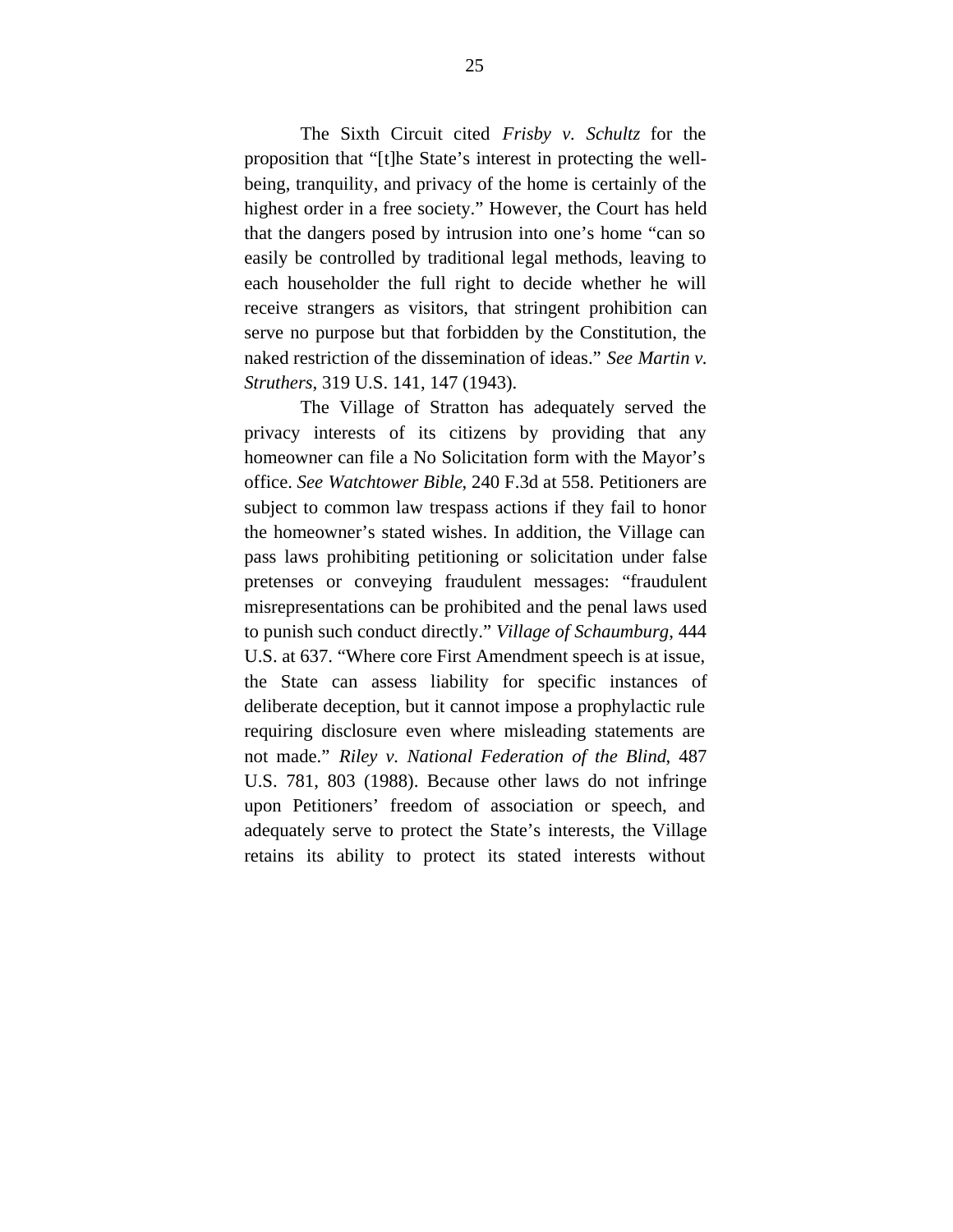depriving Petitioners of the right to engage in constitutionally protected activity.

### **CONCLUSION**

Petitioners seek the opportunity to go door-to-door in accordance with their religious belief to discuss matters of religious concern without fear of government intimidation or public retaliation. The right to do so is protected by the First Amendment. The contrary judgment of the Sixth Circuit should therefore be reversed for the reasons stated herein.

Dated: November 28, 2001

Respectfully submitted,

MARC ROTENBERG *Counsel of Record* MIKAL J. CONDON \* ELECTRONIC PRIVACY INFORMATION **CENTER** 1718 Connecticut Ave., NW, Suite 200 Washington, DC 20009 (202) 483-1140 (Admission pending in Washington state)

STEVEN R. SHAPIRO AMERICAN CIVIL LIBERTIES UNION **FOUNDATION** 125 Broad Street